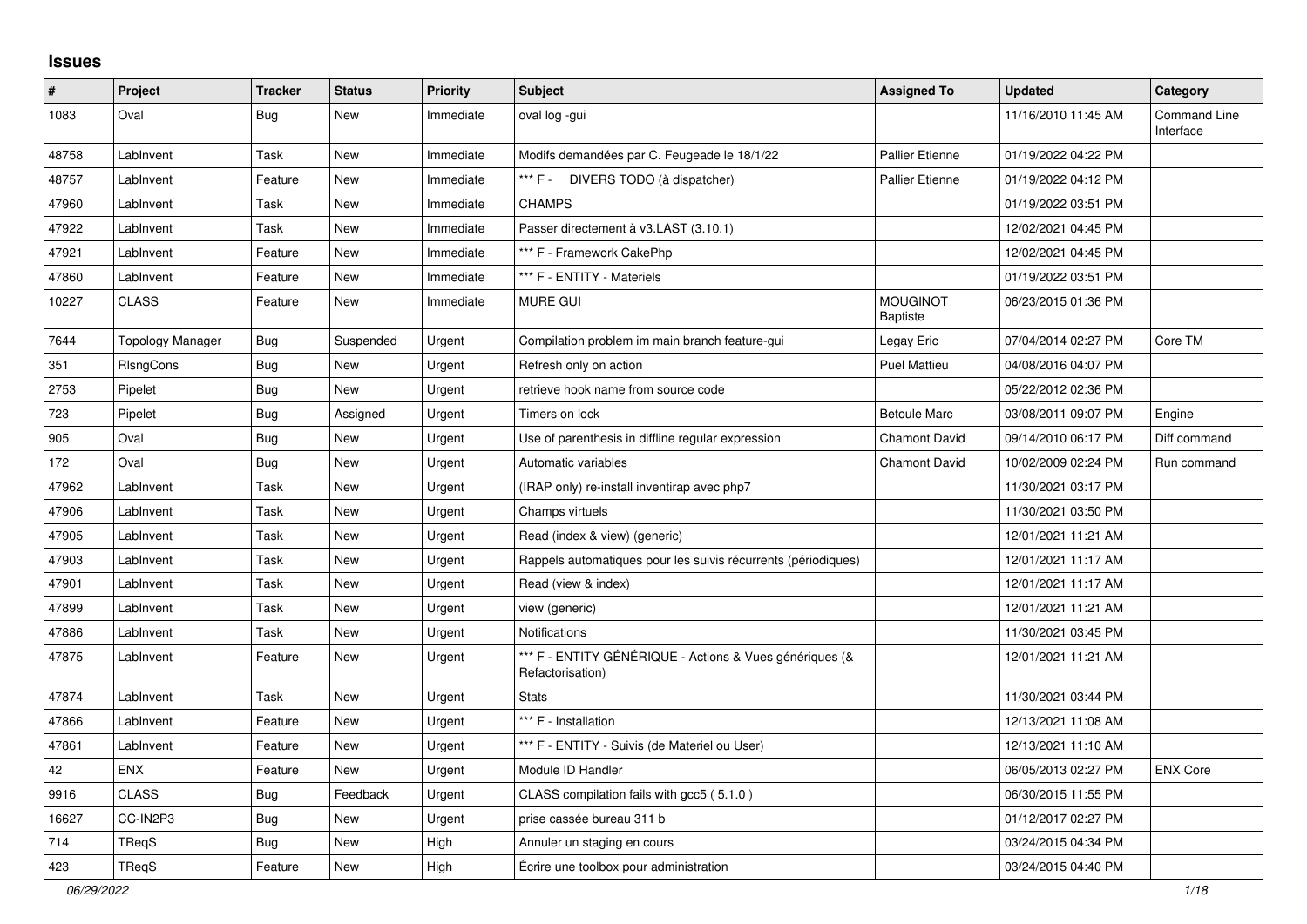| $\vert$ # | Project                 | <b>Tracker</b> | <b>Status</b> | <b>Priority</b> | <b>Subject</b>                                                                                                                                       | <b>Assigned To</b>     | <b>Updated</b>      | Category |
|-----------|-------------------------|----------------|---------------|-----------------|------------------------------------------------------------------------------------------------------------------------------------------------------|------------------------|---------------------|----------|
| 388       | TReqS                   | Feature        | New           | High            | Possibilités d'interactions avec le serveur TReqS                                                                                                    |                        | 03/24/2015 04:06 PM |          |
| 7587      | <b>Topology Manager</b> | <b>Bug</b>     | <b>New</b>    | High            | Replace an item                                                                                                                                      |                        | 06/30/2014 05:42 PM |          |
| 5725      | <b>Topology Manager</b> | Feature        | Assigned      | High            | propagation of OFF status to the GTS tree                                                                                                            | Ralet Damian           | 01/10/2014 05:25 PM |          |
| 7736      | <b>Topology Manager</b> | <b>Bug</b>     | New           | High            | Generate electronic config files without GTS                                                                                                         | Legay Eric             | 09/22/2014 05:12 PM | GUI      |
| 8995      | SphereLib               | Bug            | <b>New</b>    | High            | python2.7-config                                                                                                                                     |                        | 01/28/2015 04:21 PM |          |
| 432       | Smurf                   | <b>Bug</b>     | <b>New</b>    | High            | creation de fichiers vides                                                                                                                           |                        | 04/23/2021 11:44 AM |          |
| 49149     | PyROS                   | Task           | New           | High            | SCRIPT RUN (PYROS/pyros.py) (uniquement pour la partie<br>execution)                                                                                 |                        | 05/24/2022 02:55 PM |          |
| 48278     | PyROS                   | Task           | <b>New</b>    | High            | AGENT général (dont dépendent tous les agents et<br>AgentDevices)                                                                                    |                        | 06/29/2022 07:37 AM |          |
| 48271     | PyROS                   | Task           | <b>New</b>    | High            | CLASSIC installation (with venv)                                                                                                                     |                        | 03/16/2022 07:27 AM |          |
| 47388     | PyROS                   | Task           | New           | High            | (F14) ENTITIES - definition & implementation - CONFIG FILES                                                                                          |                        | 01/29/2022 01:25 AM |          |
| 45485     | PyROS                   | Feature        | <b>New</b>    | High            | **** D0 - GENERAL, ADMINISTRATIVE & TECHNICAL                                                                                                        |                        | 03/16/2022 04:53 PM |          |
| 45483     | PyROS                   | Feature        | New           | High            | **** D4 - Images production (L0)                                                                                                                     |                        | 03/16/2022 07:28 AM |          |
| 45482     | PyROS                   | Feature        | <b>New</b>    | High            | **** D3 - Sequences submission & plannig                                                                                                             |                        | 02/22/2022 03:01 PM |          |
| 45480     | PyROS                   | Feature        | New           | High            | **** D1 - System Security & Control                                                                                                                  |                        | 06/29/2022 07:37 AM |          |
| 45043     | PyROS                   | Task           | New           | High            | Démo IRAP (install classique ?) + retrouver ancienne utilisation<br>de PlcConfig                                                                     | Pallier Etienne        | 12/14/2021 12:00 PM |          |
| 45040     | PyROS                   | Task           | New           | High            | NEW Agent v2 basé sur new config yaml (base pour F09)                                                                                                | <b>Pallier Etienne</b> | 01/29/2022 01:04 AM |          |
| 45018     | PyROS                   | Task           | New           | High            | Définir config pour TNC (4 channels Cam)                                                                                                             | Klotz Alain            | 10/12/2021 08:52 AM |          |
| 45017     | <b>PyROS</b>            | Task           | In progress   | High            | Définir config pour GUITALENS (observatoire avec plusieurs<br>UNIT)                                                                                  | Klotz Alain            | 10/12/2021 08:52 AM |          |
| 45004     | PyROS                   | Task           | New           | High            | MAIN CONFIG FILE - Décrire dans un fichier texte la<br>configuration complète d'une UNIT (monture) et tous ses<br>composants et instruments associés |                        | 01/29/2022 01:25 AM |          |
| 45000     | PyROS                   | Task           | <b>New</b>    | High            | Generic commands grammar description & management                                                                                                    |                        | 05/06/2021 05:05 PM |          |
| 44867     | PyROS                   | Task           | New           | High            | Mettre les TASKS dans la version v0.1 prévue pour juin, dans<br>doc-specs et dans redmine (puis planifier aussi les autres<br>versions futures)      | <b>Pallier Etienne</b> | 05/06/2021 06:19 PM |          |
| 44866     | PyROS                   | Task           | In progress   | High            | Associer chaque FEATURE à 1(N) CLASSE/AGENT pyros<br>(implémentation)                                                                                | <b>Pallier Etienne</b> | 07/16/2021 09:13 AM |          |
| 44658     | PyROS                   | Feature        | <b>New</b>    | High            | *** SF15 - SST - START&STOP - System Startup (launch),<br>monitoring, and Shutdown                                                                   |                        | 06/28/2022 10:06 PM |          |
| 44389     | PyROS                   | Task           | New           | High            | (GF1) PROJECT MANAGEMENT (REDMINE FORGE) :<br>Features, tasks, gantt, kanban                                                                         |                        | 03/04/2022 11:56 AM |          |
| 44363     | PyROS                   | Task           | In progress   | High            | ODJ & CR Réunions                                                                                                                                    | Pallier Etienne        | 05/06/2021 06:18 PM |          |
| 44362     | PyROS                   | Task           | <b>New</b>    | High            | Lier commits à tasks (commit auto close tasks)                                                                                                       | Pallier Etienne        | 03/29/2021 03:49 PM |          |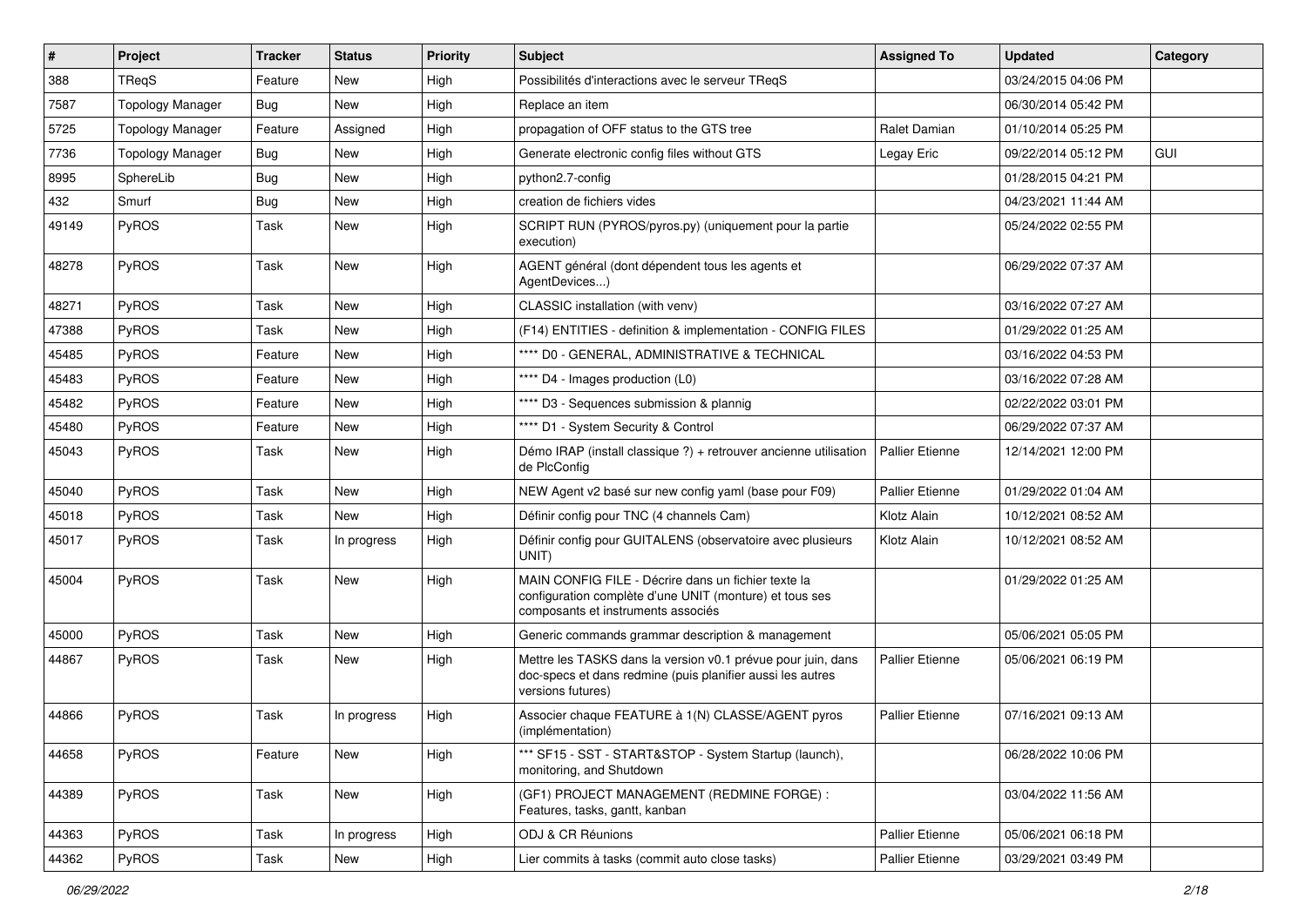| #     | Project                                | <b>Tracker</b> | <b>Status</b> | <b>Priority</b> | <b>Subject</b>                                                                                                                           | <b>Assigned To</b>     | <b>Updated</b>      | Category    |
|-------|----------------------------------------|----------------|---------------|-----------------|------------------------------------------------------------------------------------------------------------------------------------------|------------------------|---------------------|-------------|
| 44361 | PyROS                                  | Task           | In progress   | High            | Mettre à jour gitlab in2p3 et changer le remote de nous tous<br>(remplace irap)                                                          | <b>Pallier Etienne</b> | 05/06/2021 03:37 PM |             |
| 44354 | <b>PyROS</b>                           | Task           | In progress   | High            | Installer, tester, faire fonctionner, et comprendre ce protocole<br>sur linux                                                            | Klotz Alain            | 05/06/2021 02:47 PM |             |
| 44344 | PyROS                                  | Task           | In progress   | High            | Définir un style de codage (source et test)                                                                                              | <b>Pallier Etienne</b> | 05/06/2021 03:38 PM |             |
| 44343 | PyROS                                  | Task           | In progress   | High            | DOC TECHNIQUE (API) - Mettre en place une doc technique<br>générée automatiquement à partir du code source (Sphinx)                      | <b>Pallier Etienne</b> | 03/04/2022 11:57 AM |             |
| 44338 | PyROS                                  | Task           | In progress   | High            | Installation docker au CNES (sur VM)                                                                                                     | Koralewski Alexis      | 12/14/2021 11:39 AM |             |
| 44334 | PyROS                                  | Task           | In progress   | High            | (F08) Intégration protocole INDI                                                                                                         |                        | 05/06/2021 05:05 PM |             |
| 44329 | PyROS                                  | Task           | New           | High            | Migration gitlab sur IN2P3                                                                                                               |                        | 12/14/2021 12:08 PM |             |
| 44172 | PyROS                                  | Feature        | New           | High            | *** SF14 - OCF - Observatory Unit & Site Configuration                                                                                   |                        | 01/29/2022 01:24 AM |             |
| 44170 | PyROS                                  | Task           | In progress   | High            | DOCKER installation                                                                                                                      | Koralewski Alexis      | 06/28/2022 10:11 PM |             |
| 44168 | PyROS                                  | Task           | New           | High            | (GF2) INSTALL & DEPLOY                                                                                                                   |                        | 03/16/2022 07:27 AM |             |
| 44166 | PyROS                                  | Task           | New           | High            | (GF1) DOCUMENTATION                                                                                                                      |                        | 03/04/2022 11:57 AM |             |
| 44162 | PyROS                                  | Feature        | New           | High            | *** SF08 - EXE (SOX) - Observation Sequence (SO) eXecution                                                                               |                        | 03/15/2022 04:46 PM |             |
| 44161 | PyROS                                  | Feature        | New           | High            | *** SF04 - SPV - System Coordination & Supervision :<br>Majordome (Conducting) (head)                                                    |                        | 06/29/2022 07:37 AM |             |
| 44151 | PyROS                                  | Feature        | New           | High            | *** GF1 - PROJ - Project management, documentation,<br>formation des utilisateurs, interfaces, plan de justification de la<br>définition |                        | 01/31/2022 11:32 AM |             |
| 44148 | PyROS                                  | Feature        | New           | High            | *** GF2 - INST - Config, Install, udpate, deploy (IRAP, CNES,<br>TAROT)                                                                  |                        | 03/16/2022 07:27 AM |             |
| 49150 | PyROS                                  | Task           | New           | High            | Ajout du script PYROS wrapper sur pyros.py pour gérer<br>proprement tous les contextes d'appel                                           | <b>Pallier Etienne</b> | 01/31/2022 11:36 AM | Evolution   |
| 44388 | PyROS                                  | Task           | New           | High            | (GF2) SOURCE CODE MANAGEMENT (GITLAB)                                                                                                    |                        | 02/02/2022 12:28 PM | Evolution   |
| 1178  | Pipelet                                | Task           | New           | High            | writing mysql and postgre backends                                                                                                       |                        | 02/13/2013 10:49 AM |             |
| 4068  | Pipelet                                | Bug            | New           | High            | Tagging works randomly with konqueror                                                                                                    |                        | 03/07/2013 10:39 AM | Web         |
| 10314 | PEM                                    | <b>Bug</b>     | New           | High            | Environment compliant with CLI                                                                                                           |                        | 07/07/2015 09:57 AM |             |
| 174   | Oval                                   | Feature        | New           | High            | oval run -o                                                                                                                              | <b>Chamont David</b>   | 10/02/2009 02:47 PM | Run command |
| 30    | Oval                                   | Feature        | New           | High            | Use environments as targets to the step commands                                                                                         | Chamont David          | 02/16/2009 07:12 PM | Run command |
| 11452 | LSTCam low-level data Task<br>analysis |                | New           | High            | Definition of LST mini-camera tests                                                                                                      | Nakajima Daisuke       | 05/31/2018 04:54 PM |             |
| 8099  | LC2                                    | Feature        | New           | High            | Add business rule forbidding empty CRT-DSP configuration (at<br>least 1 manu per CRT DSP)                                                | Lafage Vincent         | 10/27/2014 07:00 PM |             |
| 1156  | LC <sub>2</sub>                        | Feature        | Assigned      | High            | query Marc Status generation & validation options                                                                                        | Lafage Vincent         | 12/07/2010 04:54 PM |             |
| 37910 | Lavoisier                              | Feature        | New           | High            | do not log AdaptorException when they are already sent to the<br>user                                                                    |                        | 07/25/2019 09:41 AM |             |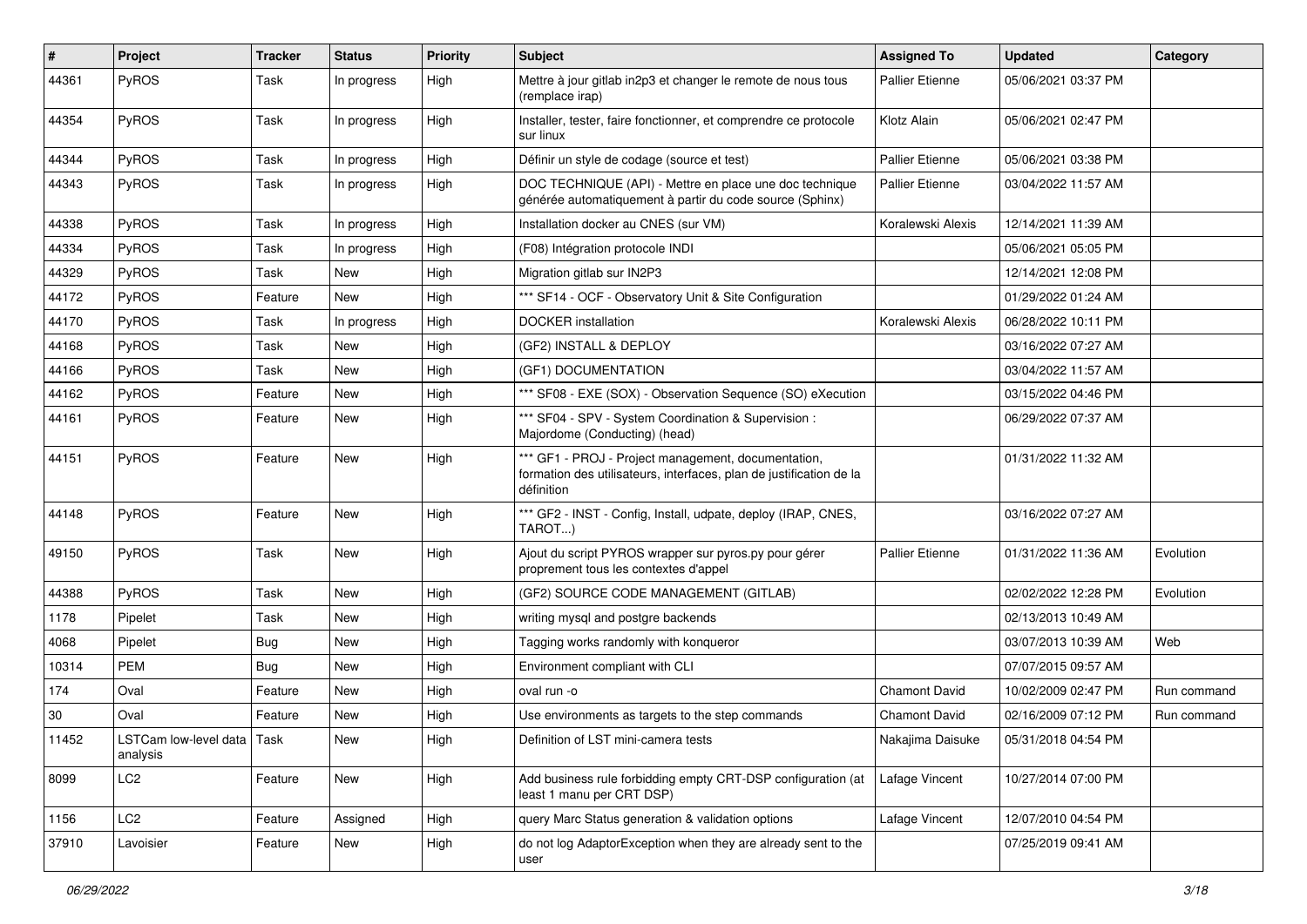| #     | Project     | Tracker    | <b>Status</b> | <b>Priority</b> | Subject                                                                                       | <b>Assigned To</b> | <b>Updated</b>      | Category      |
|-------|-------------|------------|---------------|-----------------|-----------------------------------------------------------------------------------------------|--------------------|---------------------|---------------|
| 7460  | Lavoisier   | Feature    | New           | High            | support HTTP proxy                                                                            |                    | 02/17/2015 01:04 PM |               |
| 9496  | Lavoisier   | Feature    | <b>New</b>    | High            | upgrade to more recent version of JSW                                                         |                    | 03/18/2015 06:34 PM | <b>Build</b>  |
| 9086  | Lavoisier   | Feature    | New           | High            | enable refreshing all notifiable caches with one single click                                 |                    | 02/09/2015 12:37 PM | Console       |
| 41294 | Lavoisier   | Feature    | New           | High            | add support for attribute @null in namespace<br>http://software.in2p3.fr/lavoisier/tables.xsd | Reynaud Sylvain    | 09/25/2020 03:38 PM | Engine        |
| 9606  | Lavoisier   | Feature    | <b>New</b>    | High            | add attribute @encoding to element <connector></connector>                                    |                    | 03/31/2015 06:29 PM | Engine        |
| 7461  | Lavoisier   | Feature    | <b>New</b>    | High            | add XPath function url()                                                                      |                    | 02/17/2015 01:04 PM | Engine        |
| 47952 | LabInvent   | Task       | New           | High            | Ecran d'accueil à restructurer                                                                |                    | 11/30/2021 03:43 PM |               |
| 47947 | LabInvent   | Task       | New           | High            | docker only                                                                                   |                    | 12/13/2021 11:07 AM |               |
| 47942 | LabInvent   | Task       | <b>New</b>    | High            | index (generic)                                                                               |                    | 11/30/2021 03:48 PM |               |
| 47937 | LabInvent   | Task       | New           | High            | Read (index & view) (generic ?)                                                               |                    | 11/30/2021 03:48 PM |               |
| 47936 | LabInvent   | Task       | <b>New</b>    | High            | 3-4 - TBO & ARCHIVED                                                                          |                    | 11/30/2021 03:43 PM |               |
| 47934 | LabInvent   | Task       | New           | High            | LIFECYCLE (Status) : CREATED => (TBO) => VALIDATED =><br>TBA => ARCHIVED                      |                    | 11/30/2021 03:43 PM |               |
| 47927 | LabInvent   | Task       | <b>New</b>    | High            | A gérer via fichier conf YAML                                                                 |                    | 11/30/2021 03:47 PM |               |
| 47926 | LabInvent   | Task       | <b>New</b>    | High            | Instance DEMO docker - à installer sur hyp2 puis sur VM<br>pweb3                              |                    | 12/13/2021 11:07 AM |               |
| 47914 | LabInvent   | Task       | <b>New</b>    | High            | index (generic)                                                                               |                    | 11/30/2021 03:50 PM |               |
| 47912 | LabInvent   | Task       | New           | High            | (VUE) Elements et Helper                                                                      |                    | 11/30/2021 03:51 PM |               |
| 47897 | LabInvent   | Task       | <b>New</b>    | High            | *** F - Stats (Users)                                                                         |                    | 11/30/2021 03:48 PM |               |
| 47890 | LabInvent   | Task       | New           | High            | Commander (demande achat)                                                                     |                    | 01/19/2022 03:48 PM |               |
| 47884 | LabInvent   | Task       | <b>New</b>    | High            | partitionnement par Site (besoin IP2I/LMA)                                                    |                    | 11/30/2021 03:43 PM |               |
| 47882 | LabInvent   | Task       | <b>New</b>    | High            | Delete - delete                                                                               |                    | 11/30/2021 03:42 PM |               |
| 47881 | LabInvent   | Task       | New           | High            | Read - view                                                                                   |                    | 11/30/2021 03:42 PM |               |
| 47879 | LabInvent   | Task       | New           | High            | Create/Update - add_edit                                                                      |                    | 11/30/2021 03:42 PM |               |
| 47878 | LabInvent   | Task       | New           | High            | Autres                                                                                        |                    | 11/30/2021 03:44 PM |               |
| 47877 | LabInvent   | Task       | <b>New</b>    | High            | find (search)                                                                                 |                    | 11/30/2021 03:43 PM |               |
| 47876 | LabInvent   | Task       | New           | High            | CRUD                                                                                          |                    | 11/30/2021 03:42 PM |               |
| 47872 | LabInvent   | Task       | New           | High            | Actions & Vues                                                                                |                    | 11/30/2021 03:42 PM |               |
| 47867 | LabInvent   | Task       | New           | High            | *** F - Autorisations (Users)                                                                 |                    | 11/30/2021 03:47 PM |               |
| 47863 | LabInvent   | Feature    | New           | High            | *** F - ENTITY - Users                                                                        |                    | 11/30/2021 03:43 PM |               |
| 44518 | IN2P3-Forge | <b>Bug</b> | In progress   | High            | find-user dialog much slower since migration                                                  | ROUET Jean-René    | 05/05/2021 02:28 PM |               |
| 36236 | IN2P3-Forge | Support    | New           | High            | Synchronisation demandée pour un serveur Mercurial                                            |                    | 04/13/2021 09:07 AM |               |
| 660   | ENX         | Support    | New           | High            | Documentation                                                                                 | Legay Eric         | 05/27/2010 10:55 AM | Documentation |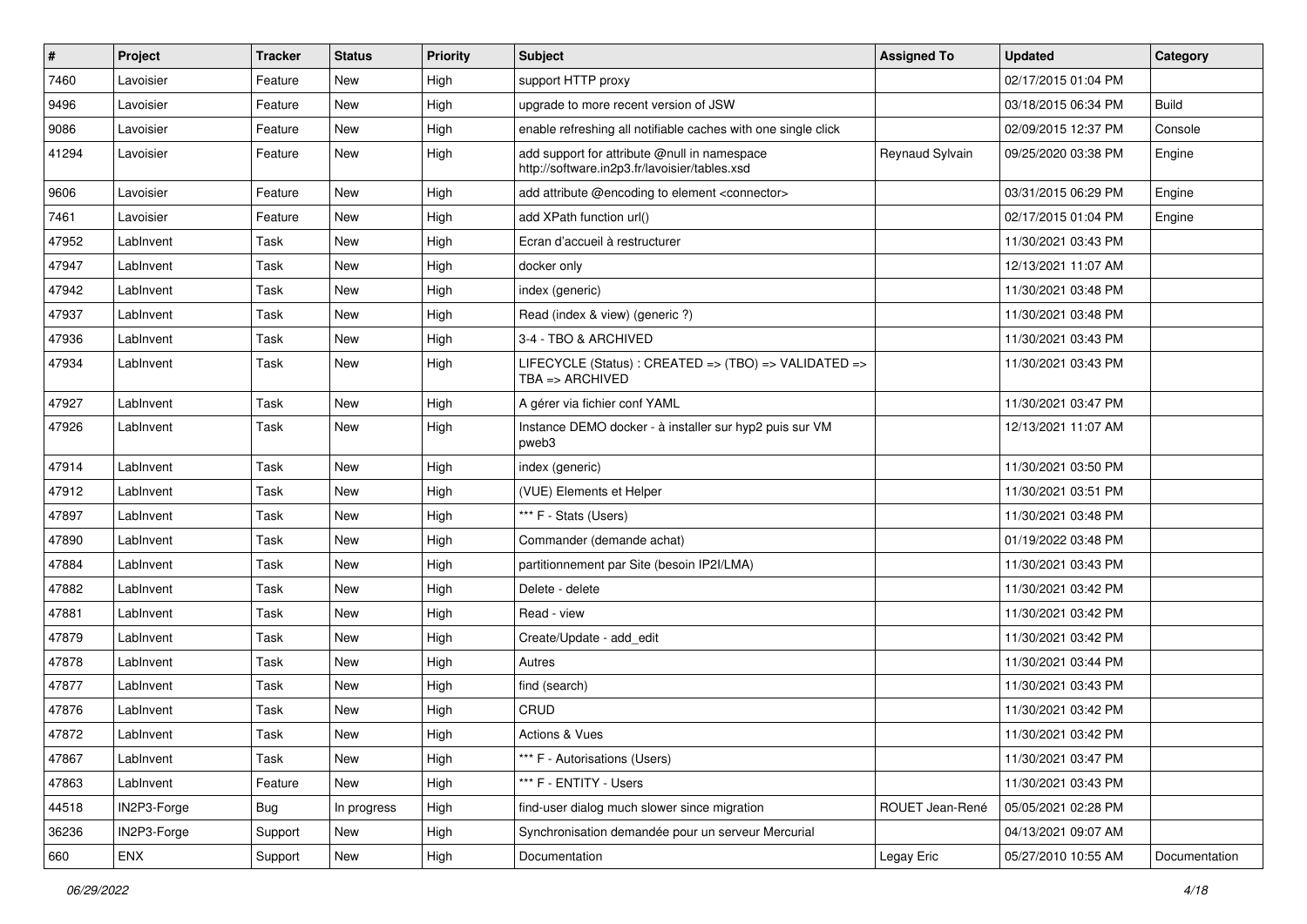| #     | Project          | <b>Tracker</b> | <b>Status</b> | <b>Priority</b> | <b>Subject</b>                                              | <b>Assigned To</b>                 | <b>Updated</b>      | Category                   |
|-------|------------------|----------------|---------------|-----------------|-------------------------------------------------------------|------------------------------------|---------------------|----------------------------|
| 113   | <b>ENX</b>       | Bug            | Feedback      | High            | remove reference to T_Result constants                      | Legay Eric                         | 05/16/2011 01:26 PM | <b>Driver Generator</b>    |
| 9883  | <b>CLASS</b>     | <b>Bug</b>     | <b>New</b>    | High            | Copy past from user manual                                  |                                    | 05/18/2015 10:26 PM |                            |
| 9790  | <b>CLASS</b>     | Feature        | New           | High            | neutron & y Spectrum calculation                            |                                    | 04/29/2015 12:15 PM |                            |
| 7385  | <b>CLASS</b>     | Feature        | New           | High            | GUI devellopment                                            | <b>LENIAU Baptiste</b>             | 04/29/2015 12:15 PM |                            |
| 7380  | <b>CLASS</b>     | Feature        | <b>New</b>    | High            | ReactorFacility                                             | <b>LENIAU Baptiste</b>             | 06/11/2014 11:06 AM |                            |
| 3154  | C3F2             | <b>Bug</b>     | Assigned      | High            | Uniformisation of range and color                           | Lafage Vincent                     | 03/25/2016 01:06 AM |                            |
| 1299  | APCScheduler     | Feature        | New           | High            | Utilisation de python, numpy, scipy,                        | Colley Jean-Marc                   | 02/10/2011 11:07 AM |                            |
| 7035  | <b>AGATA DAQ</b> | Task           | Feedback      | High            | Get end of run magic script                                 | Dosme Nicolas                      | 05/06/2014 02:07 PM |                            |
| 5799  | <b>AGATA DAQ</b> | Feature        | <b>New</b>    | High            | ELOG not available from GSI guest network                   | Aubert Yann                        | 01/15/2014 05:54 PM |                            |
| 5736  | <b>AGATA DAQ</b> | Feature        | New           | High            | Would like to have access to GSI printers                   | Aubert Yann                        | 01/06/2014 09:22 AM |                            |
| 5684  | <b>AGATA DAQ</b> | Support        | New           | High            | Hard drive of anode                                         | Aubert Yann                        | 01/06/2014 09:24 AM |                            |
| 48784 | <b>XLDP</b>      | <b>Bug</b>     | New           | Normal          | Jobs en erreurs depuis le 19/01 19h30                       |                                    | 01/20/2022 10:12 AM |                            |
| 37409 | TReqS            | Feature        | New           | Normal          | Statistiques sur les queues dans les logs                   |                                    | 04/11/2019 01:40 PM |                            |
| 10498 | TReqS            | <b>Bug</b>     | In progress   | Normal          | Mysql Deadlock                                              |                                    | 08/03/2015 08:44 AM |                            |
| 10311 | TReqS            | <b>Bug</b>     | Suspended     | Normal          | Dispatcher create a new queue once the 1st one is activated | Chambon Bernard                    | 07/09/2015 03:25 PM |                            |
| 10061 | TReqS            | Task           | In progress   | Normal          | Testing 'stability-fix' branch                              |                                    | 07/10/2015 04:31 PM |                            |
| 9695  | TReqS            | <b>Bug</b>     | In progress   | Normal          | Facing ConcurrentModificationException ?                    | Chambon Bernard                    | 04/14/2015 04:12 PM |                            |
| 9558  | TReqS            | <b>Bug</b>     | New           | Normal          | hpss_cache                                                  | <b>Brinette</b><br>Pierre-Emmanuel | 04/14/2015 04:15 PM |                            |
| 9550  | TReqS            | Task           | <b>New</b>    | Normal          | client.pl distribution                                      | Chambon Bernard                    | 03/27/2015 10:22 AM |                            |
| 9545  | TReqS            | Task           | In progress   | Normal          | Provide CI with jenkin                                      |                                    | 03/27/2015 11:30 AM |                            |
| 9512  | TReqS            | Task           | <b>New</b>    | Normal          | Change 'jtreqs' keyword to 'treqs'                          | Chambon Bernard                    | 03/24/2015 05:50 PM |                            |
| 9335  | TReqS            | Feature        | Assigned      | Normal          | SIGINT  TERM   HUP                                          | Chambon Bernard                    | 05/06/2015 08:26 AM |                            |
| 9325  | TReqS            | Task           | In progress   | Normal          | Develop test code related to stability                      | Chambon Bernard                    | 04/30/2015 11:02 AM |                            |
| 9317  | TReqS            | <b>Bug</b>     | In progress   | Normal          | Check scalability                                           | Chambon Bernard                    | 07/09/2015 03:31 PM |                            |
| 9316  | TReqS            | <b>Bug</b>     | In progress   | Normal          | Check stability                                             | Chambon Bernard                    | 07/09/2015 03:31 PM |                            |
| 1438  | TReqS            | <b>Bug</b>     | Assigned      | Normal          | Verifier le status des queues dans tregs                    | Brinette<br>Pierre-Emmanuel        | 03/24/2015 04:13 PM |                            |
| 520   | TReqS            | Feature        | New           | Normal          | Communication entre Serveur et Client sans Base de données  |                                    | 03/24/2015 04:37 PM |                            |
| 517   | TReqS            | Feature        | New           | Normal          | Outils d'administation pour Treqs                           |                                    | 03/24/2015 04:29 PM |                            |
| 516   | TReqS            | Feature        | <b>New</b>    | Normal          | Désactiver des queues                                       |                                    | 03/24/2015 04:24 PM |                            |
| 416   | TReqS            | Feature        | In progress   | Normal          | État drainé pour TRegS                                      |                                    | 03/24/2015 04:04 PM |                            |
| 9548  | TReqS            | Task           | New           | Normal          | Move doc from git project to elsewhere                      | <b>Brinette</b><br>Pierre-Emmanuel | 03/27/2015 09:59 AM | Dev. and build<br>settings |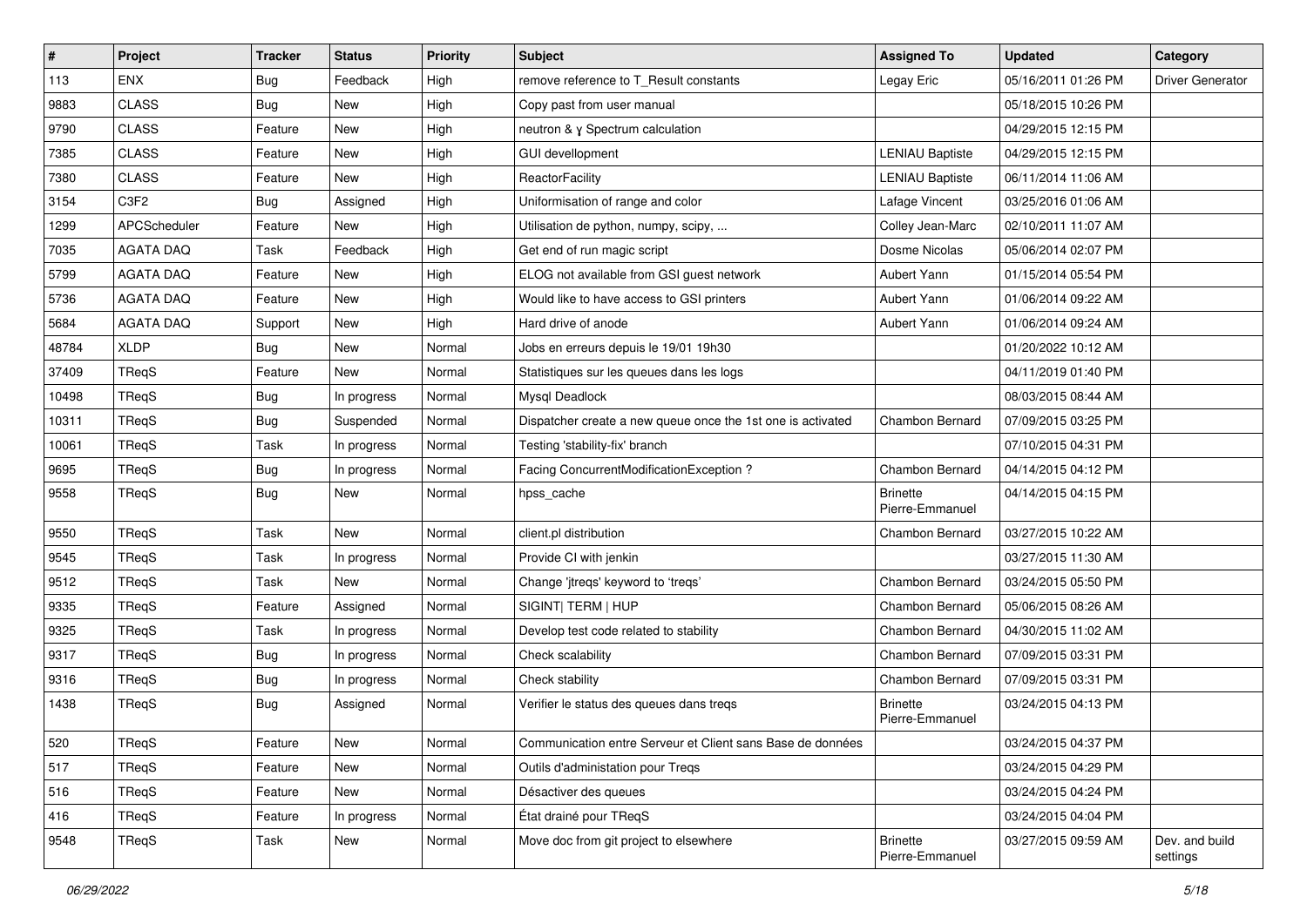| $\pmb{\#}$ | Project                 | <b>Tracker</b> | <b>Status</b> | <b>Priority</b> | Subject                                                                | <b>Assigned To</b>                 | <b>Updated</b>      | Category              |
|------------|-------------------------|----------------|---------------|-----------------|------------------------------------------------------------------------|------------------------------------|---------------------|-----------------------|
| 10451      | TReqS                   | Task           | In progress   | Normal          | Deploy treqs on prod instance (cctreqs)                                | <b>Brinette</b><br>Pierre-Emmanuel | 07/22/2015 03:46 PM | Tests and<br>feebacks |
| 10296      | TReqS                   | Task           | Suspended     | Normal          | Provide monitoring tool based on ES to production                      | Chambon Bernard                    | 07/10/2015 04:26 PM | Tests and<br>feebacks |
| 10294      | TReqS                   | Task           | New           | Normal          | Deploy treqs on test instance (ccsvli10) for test by PEB               | <b>Brinette</b><br>Pierre-Emmanuel | 07/15/2015 10:24 AM | Tests and<br>feebacks |
| 7044       | <b>Topology Manager</b> | Task           | Feedback      | Normal          | Cleaning mysql stuff                                                   | Legay Eric                         | 05/06/2014 11:27 AM |                       |
| 7041       | <b>Topology Manager</b> | Support        | New           | Normal          | Sub repositories                                                       |                                    | 04/30/2014 03:52 PM |                       |
| 7037       | <b>Topology Manager</b> | Feature        | New           | Normal          | Configuration file for TM                                              |                                    | 04/30/2014 03:11 PM |                       |
| 5726       | <b>Topology Manager</b> | Feature        | <b>New</b>    | Normal          | Display                                                                |                                    | 01/06/2014 09:21 AM |                       |
| 7490       | <b>Topology Manager</b> | <b>Bug</b>     | New           | Normal          | Needed libp42.so.1                                                     |                                    | 06/19/2014 11:15 PM | Core TM               |
| 7073       | <b>Topology Manager</b> | <b>Bug</b>     | New           | Normal          | Off on GTS tree                                                        |                                    | 05/07/2014 04:55 PM | Core TM               |
| 7046       | <b>Topology Manager</b> | Bug            | New           | Normal          | password hardcoded                                                     | Legay Eric                         | 05/06/2014 09:54 AM | Core TM               |
| 7040       | <b>Topology Manager</b> | <b>Bug</b>     | New           | Normal          | Fixing configure                                                       |                                    | 04/30/2014 03:46 PM | Core TM               |
| 7039       | <b>Topology Manager</b> | Support        | Feedback      | Normal          | Updating doc                                                           | Legay Eric                         | 05/06/2014 01:32 PM | Core TM               |
| 5780       | <b>Topology Manager</b> | <b>Bug</b>     | Feedback      | Normal          | reopening shared file                                                  | Grave Xavier                       | 01/25/2018 09:18 AM | Core TM               |
| 7486       | <b>Topology Manager</b> | Feature        | New           | Normal          | Modification of information                                            |                                    | 06/19/2014 02:41 PM | GUI                   |
| 7483       | <b>Topology Manager</b> | Feature        | New           | Normal          | Protect modification                                                   |                                    | 06/19/2014 02:27 PM | GUI                   |
| 7072       | <b>Topology Manager</b> | Feature        | Feedback      | Normal          | name main detector                                                     | Michelagnoli<br>Caterina           | 05/12/2014 01:59 PM | GUI                   |
| 7036       | <b>Topology Manager</b> | Feature        | New           | Normal          | Adding window to choose experiment                                     | Legay Eric                         | 04/30/2014 03:12 PM | GUI                   |
| 1003       | SphereLib               | <b>Bug</b>     | New           | Normal          | ps detection                                                           |                                    | 10/15/2010 01:51 PM |                       |
| 767        | SphereLib               | Task           | New           | Normal          | Mise au propre des include de la lib                                   |                                    | 06/16/2010 11:36 AM |                       |
| 755        | SphereLib               | Feature        | New           | Normal          | Parallélisation de cat2mask                                            |                                    | 06/14/2010 04:34 PM |                       |
| 754        | SphereLib               | Feature        | New           | Normal          | Parallélisation de la routine apodize mask                             |                                    | 06/14/2010 04:33 PM |                       |
| 742        | SphereLib               | Task           | New           | Normal          | Import des binaires fits                                               | Le Jeune Maude                     | 06/09/2010 07:24 PM |                       |
| 1561       | Smurf                   | <b>Bug</b>     | New           | Normal          | Smurf::RRD does not support "base"                                     |                                    | 04/13/2011 05:00 PM |                       |
| 5590       | <b>SIMGRID</b>          | Support        | Assigned      | Normal          | Create msg_storage_management group in DOXYGEN ?!                      | Veyre Pierre                       | 11/29/2013 10:20 AM |                       |
| 5267       | <b>SIMGRID</b>          | Task           | Assigned      | Normal          | IO Bench script                                                        |                                    | 10/07/2013 12:08 AM |                       |
| 5238       | <b>SIMGRID</b>          | Task           | Assigned      | Normal          | Change type parameter for storage_get_size functions                   | Veyre Pierre                       | 10/04/2013 10:03 AM |                       |
| 5237       | <b>SIMGRID</b>          | Task           | Assigned      | Normal          | Update ChangeLog before release                                        | Veyre Pierre                       | 10/03/2013 10:48 PM |                       |
| 5217       | <b>SIMGRID</b>          | Task           | Assigned      | Normal          | Modify msg_file_t implementation                                       | Veyre Pierre                       | 10/03/2013 03:45 PM |                       |
| 5213       | <b>SIMGRID</b>          | Task           | Assigned      | Normal          | SIMDAG_storage                                                         | Veyre Pierre                       | 10/03/2013 11:49 AM |                       |
| 5212       | <b>SIMGRID</b>          | Task           | Assigned      | Normal          | Produce an example for MSG_storage covering all new<br>functionalities | Veyre Pierre                       | 11/29/2013 02:54 PM |                       |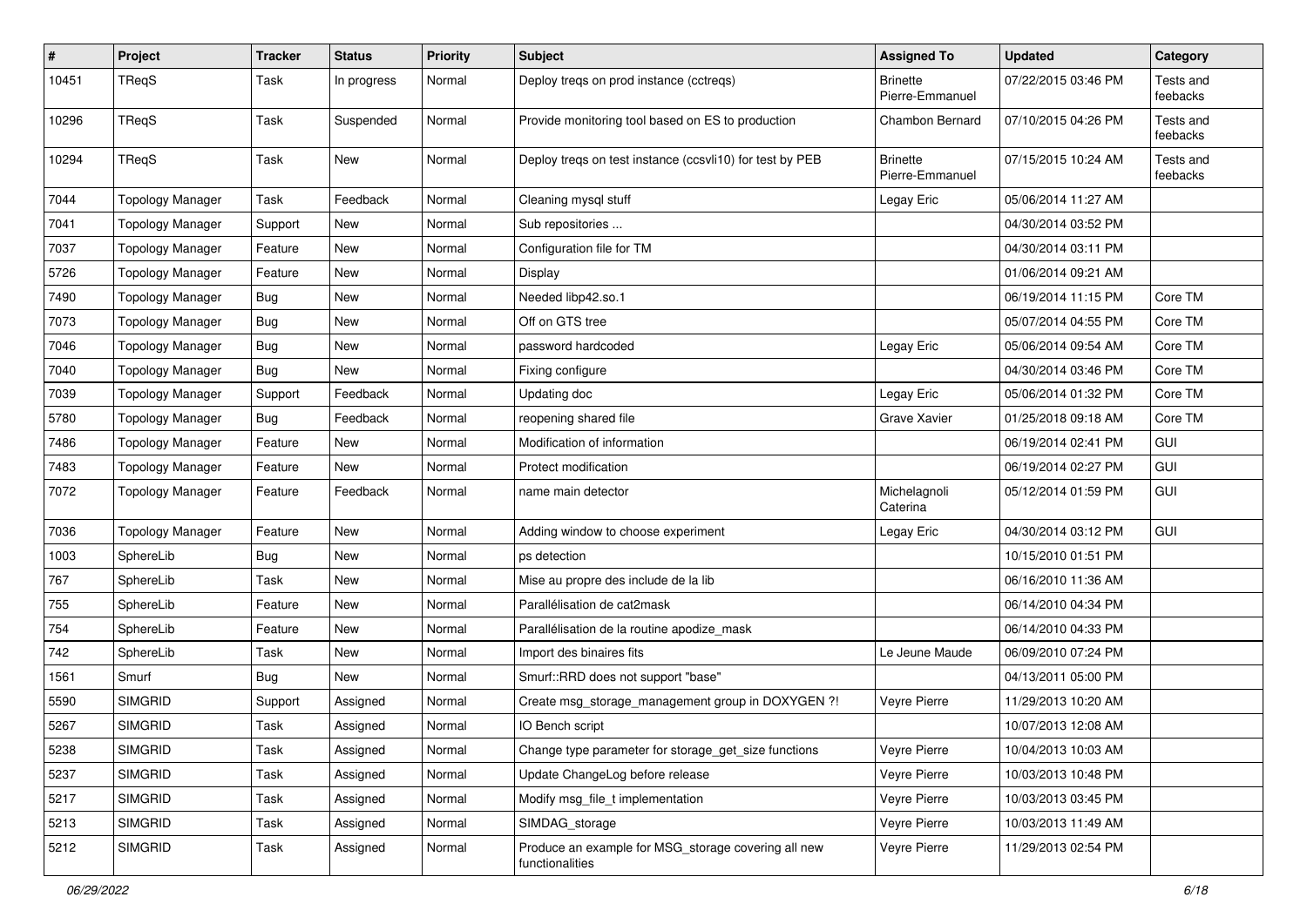| $\sharp$ | Project        | <b>Tracker</b> | <b>Status</b> | <b>Priority</b> | <b>Subject</b>                                                                                           | <b>Assigned To</b>     | <b>Updated</b>      | Category  |
|----------|----------------|----------------|---------------|-----------------|----------------------------------------------------------------------------------------------------------|------------------------|---------------------|-----------|
| 5211     | <b>SIMGRID</b> | Task           | Assigned      | Normal          | MSG_STORAGE functions documentation                                                                      | Veyre Pierre           | 10/03/2013 11:46 AM |           |
| 5210     | <b>SIMGRID</b> | Task           | Assigned      | Normal          | Implement Lua bindings for MSG_STORAGE functions                                                         | Veyre Pierre           | 10/03/2013 11:45 AM |           |
| 5209     | <b>SIMGRID</b> | Task           | Assigned      | Normal          | Java bindings for MSG_STORAGE                                                                            | Veyre Pierre           | 10/03/2013 11:44 AM |           |
| 5208     | <b>SIMGRID</b> | Task           | Assigned      | Normal          | Function prototypes                                                                                      | Veyre Pierre           | 10/03/2013 11:42 AM |           |
| 8645     | ROD-DASHBOARD  | Feature        | In progress   | Normal          | ROD dashboard: only verify when closing ticket                                                           |                        | 04/21/2021 12:52 PM | Dashboard |
| 186      | RIsngCons      | Feature        | New           | Normal          | Flood limit                                                                                              | Puel Mattieu           | 10/07/2009 01:07 PM |           |
| 51514    | PyROS          | Task           | New           | Normal          | <b>LOG</b>                                                                                               |                        | 06/29/2022 07:37 AM |           |
| 51513    | <b>PyROS</b>   | Task           | New           | Normal          | General algorithm (ternary mode, status, routine processing,<br>commands processing, exceptions dealing) | <b>Pallier Etienne</b> | 06/29/2022 07:37 AM |           |
| 51508    | PyROS          | Task           | <b>New</b>    | Normal          | AgentMajordome (based on Agent)                                                                          | Koralewski Alexis      | 06/29/2022 07:31 AM |           |
| 49994    | PyROS          | Task           | In progress   | Normal          | SP export (list & 1)                                                                                     | Koralewski Alexis      | 03/29/2022 09:17 AM |           |
| 49890    | PyROS          | Task           | New           | Normal          | Global Start & Stop (safe)                                                                               |                        | 03/16/2022 04:52 PM |           |
| 49889    | PyROS          | Task           | New           | Normal          | Backup                                                                                                   |                        | 03/16/2022 04:49 PM |           |
| 49888    | PyROS          | Task           | New           | Normal          | Firewall                                                                                                 |                        | 03/16/2022 04:48 PM |           |
| 49887    | PyROS          | Task           | New           | Normal          | Hardware                                                                                                 |                        | 03/16/2022 04:47 PM |           |
| 49886    | PyROS          | Task           | New           | Normal          | System watch (Nagios, )                                                                                  |                        | 03/16/2022 04:47 PM |           |
| 49885    | PyROS          | Task           | New           | Normal          | Network                                                                                                  |                        | 03/16/2022 04:46 PM |           |
| 49878    | PyROS          | Task           | New           | Normal          | SF02-SCP integration - Lancement auto de l'agent de gestion<br>du SP lifecycle                           |                        | 06/28/2022 10:04 PM |           |
| 49876    | PyROS          | Task           | New           | Normal          | Guitastro integration                                                                                    |                        | 03/16/2022 07:28 AM |           |
| 49875    | PyROS          | Task           | New           | Normal          | (classic) Installation Guitastro & dependencies                                                          |                        | 03/16/2022 07:27 AM |           |
| 49874    | PyROS          | Task           | New           | Normal          | (docker) Installation Guitastro & dependencies                                                           |                        | 06/28/2022 10:11 PM |           |
| 49872    | PyROS          | Task           | New           | Normal          | Restauration de la config par défaut                                                                     |                        | 03/15/2022 11:10 PM |           |
| 49871    | PyROS          | Task           | New           | Normal          | Config par défaut (à définir)                                                                            |                        | 03/15/2022 11:11 PM |           |
| 49870    | PyROS          | Task           | New           | Normal          | Config générale : logo, pagination, couleurs, options générales,<br>options par feature,                 |                        | 03/15/2022 11:11 PM |           |
| 49546    | PyROS          | Task           | In progress   | Normal          | Documentation (pyros_api)                                                                                | Koralewski Alexis      | 02/24/2022 02:33 PM |           |
| 49545    | PyROS          | Task           | In progress   | Normal          | Script development (pyros_api)                                                                           | Koralewski Alexis      | 02/24/2022 02:33 PM |           |
| 49543    | PyROS          | Task           | New           | Normal          | Users View (list & 1)                                                                                    |                        | 02/23/2022 06:06 PM |           |
| 49541    | PyROS          | Task           | New           | Normal          | API REST (website scripting via pyros_api.py script)                                                     | Koralewski Alexis      | 06/29/2022 07:26 AM |           |
| 49478    | PyROS          | Task           | New           | Normal          | Test                                                                                                     | Koralewski Alexis      | 02/22/2022 12:25 PM |           |
| 49272    | PyROS          | Task           | In progress   | Normal          | <b>Tooltips</b>                                                                                          | Koralewski Alexis      | 02/17/2022 01:59 PM |           |
| 49262    | PyROS          | Task           | In progress   | Normal          | Sequence Validation                                                                                      |                        | 02/03/2022 02:50 PM |           |
| 49258    | PyROS          | Task           | In progress   | Normal          | from IMPORT (upload) Seq (from yaml file)                                                                | Koralewski Alexis      | 02/23/2022 12:02 PM |           |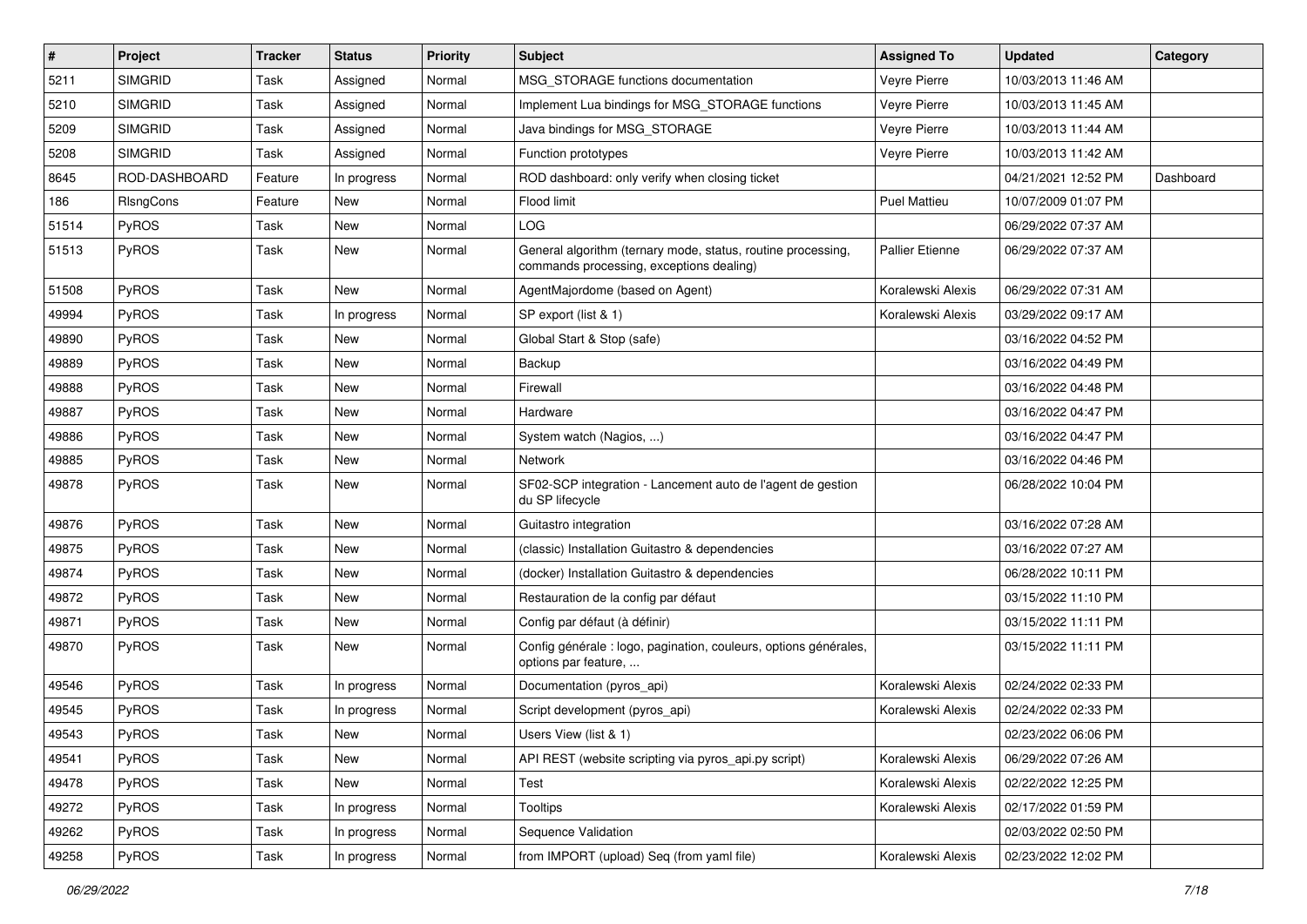| $\#$  | Project      | <b>Tracker</b> | <b>Status</b> | <b>Priority</b> | <b>Subject</b>                                                                                                                           | <b>Assigned To</b> | <b>Updated</b>      | Category |
|-------|--------------|----------------|---------------|-----------------|------------------------------------------------------------------------------------------------------------------------------------------|--------------------|---------------------|----------|
| 49253 | <b>PyROS</b> | Task           | <b>New</b>    | Normal          | READ 1 & list                                                                                                                            |                    | 02/21/2022 03:21 PM |          |
| 49252 | <b>PyROS</b> | <b>Task</b>    | <b>New</b>    | Normal          | <b>WEB FORM</b>                                                                                                                          |                    | 02/17/2022 01:59 PM |          |
| 49251 | PyROS        | Task           | <b>New</b>    | Normal          | Test                                                                                                                                     | Koralewski Alexis  | 02/22/2022 02:59 PM |          |
| 49250 | <b>PyROS</b> | Task           | New           | Normal          | <b>CREATE/UPDATE Sequence</b>                                                                                                            |                    | 02/23/2022 12:02 PM |          |
| 49249 | <b>PyROS</b> | Task           | In progress   | Normal          | General Menu for this feature                                                                                                            |                    | 02/03/2022 09:39 AM |          |
| 49247 | <b>PyROS</b> | Task           | <b>New</b>    | Normal          | State diagram (doc)                                                                                                                      |                    | 02/03/2022 09:34 AM |          |
| 49246 | <b>PyROS</b> | Task           | <b>New</b>    | Normal          | Sequence Lifecycle (status)                                                                                                              |                    | 02/03/2022 09:34 AM |          |
| 49228 | <b>PyROS</b> | Task           | In progress   | Normal          | Correction de l'orientation de l'image (est à gauche, nord en<br>haut)                                                                   | Klotz Alain        | 02/02/2022 02:56 PM |          |
| 49227 | <b>PyROS</b> | Task           | New           | Normal          | Corrections cosmétiques (de pixels)                                                                                                      | Klotz Alain        | 02/02/2022 02:19 PM |          |
| 49226 | <b>PyROS</b> | Task           | In progress   | Normal          | Correction de l'image par le flat                                                                                                        | Klotz Alain        | 02/02/2022 02:56 PM |          |
| 49225 | <b>PyROS</b> | Task           | In progress   | Normal          | Correction de l'image par le dark (+ bias)                                                                                               | Klotz Alain        | 02/02/2022 02:56 PM |          |
| 49224 | PyROS        | Task           | <b>New</b>    | Normal          | Choisir le bias, le flat, et le dark (en fn des metadata)                                                                                | Klotz Alain        | 02/02/2022 02:19 PM |          |
| 49223 | PyROS        | Task           | In progress   | Normal          | Groupes                                                                                                                                  | Klotz Alain        | 02/02/2022 02:38 PM |          |
| 49222 | PyROS        | Task           | In progress   | Normal          | Traitement d'un groupe d'images : début et fin de groupe                                                                                 | Klotz Alain        | 02/02/2022 02:38 PM |          |
| 49221 | PyROS        | Task           | In progress   | Normal          | Recup metadata de l'image (dans la BD)                                                                                                   | Klotz Alain        | 02/02/2022 02:38 PM |          |
| 49220 | PyROS        | Task           | In progress   | Normal          | Récup en-tête                                                                                                                            | Klotz Alain        | 02/02/2022 02:38 PM |          |
| 49219 | PyROS        | Task           | In progress   | Normal          | Nouvelle image                                                                                                                           | Klotz Alain        | 02/02/2022 02:38 PM |          |
| 49218 | PyROS        | Task           | In progress   | Normal          | Détection des nouvelles images produites (système asynchrone<br>sur l'acquisition)                                                       | Klotz Alain        | 02/02/2022 02:38 PM |          |
| 49217 | PyROS        | Task           | <b>New</b>    | Normal          | 5 - (L2) Critères de qualité d'image (+ json QUAL)                                                                                       | Klotz Alain        | 02/02/2022 02:37 PM |          |
| 49216 | <b>PyROS</b> | Task           | <b>New</b>    | Normal          | 4 - (L1c) - Combinaison d'images                                                                                                         | Klotz Alain        | 02/02/2022 02:36 PM |          |
| 49215 | PyROS        | Task           | In progress   | Normal          | 3 - (L1b) - Reconnaissance du champ (lien entre pixels et coord<br>célestes) (+ json CATA)                                               | Klotz Alain        | 02/02/2022 02:36 PM |          |
| 49214 | PyROS        | Task           | In progress   | Normal          | 2 - (L1a) - Pré-traitement de chaque image (dans l'ordre) (fits<br>$RAW \Rightarrow fits CAL$                                            | Klotz Alain        | 02/02/2022 02:42 PM |          |
| 49213 | PyROS        | Task           | In progress   | Normal          | 1 - (L0) - Récupération et organisation des images L0 (RAW<br>fits)                                                                      | Klotz Alain        | 02/02/2022 02:42 PM |          |
| 49210 | PyROS        | Task           | <b>New</b>    | Normal          | <b>CONFIGURATION GENERALE</b>                                                                                                            |                    | 03/15/2022 11:11 PM |          |
| 49162 | <b>PyROS</b> | Task           | New           | Normal          | Check sequence validity                                                                                                                  | Klotz Alain        | 02/03/2022 10:23 AM |          |
| 49157 | <b>PyROS</b> | Task           | <b>New</b>    | Normal          | Super Super Agent qui surveille l'ensemble des super agents<br>sur chaque noeud (?)                                                      |                    | 01/31/2022 12:12 PM |          |
| 49156 | PyROS        | <b>Task</b>    | New           | Normal          | Super Agent qui démarre et stoppe les autres agents, et<br>surveille leur bonne santé (les relance si besoin) => sur chaque<br>noeud (?) |                    | 01/31/2022 12:12 PM |          |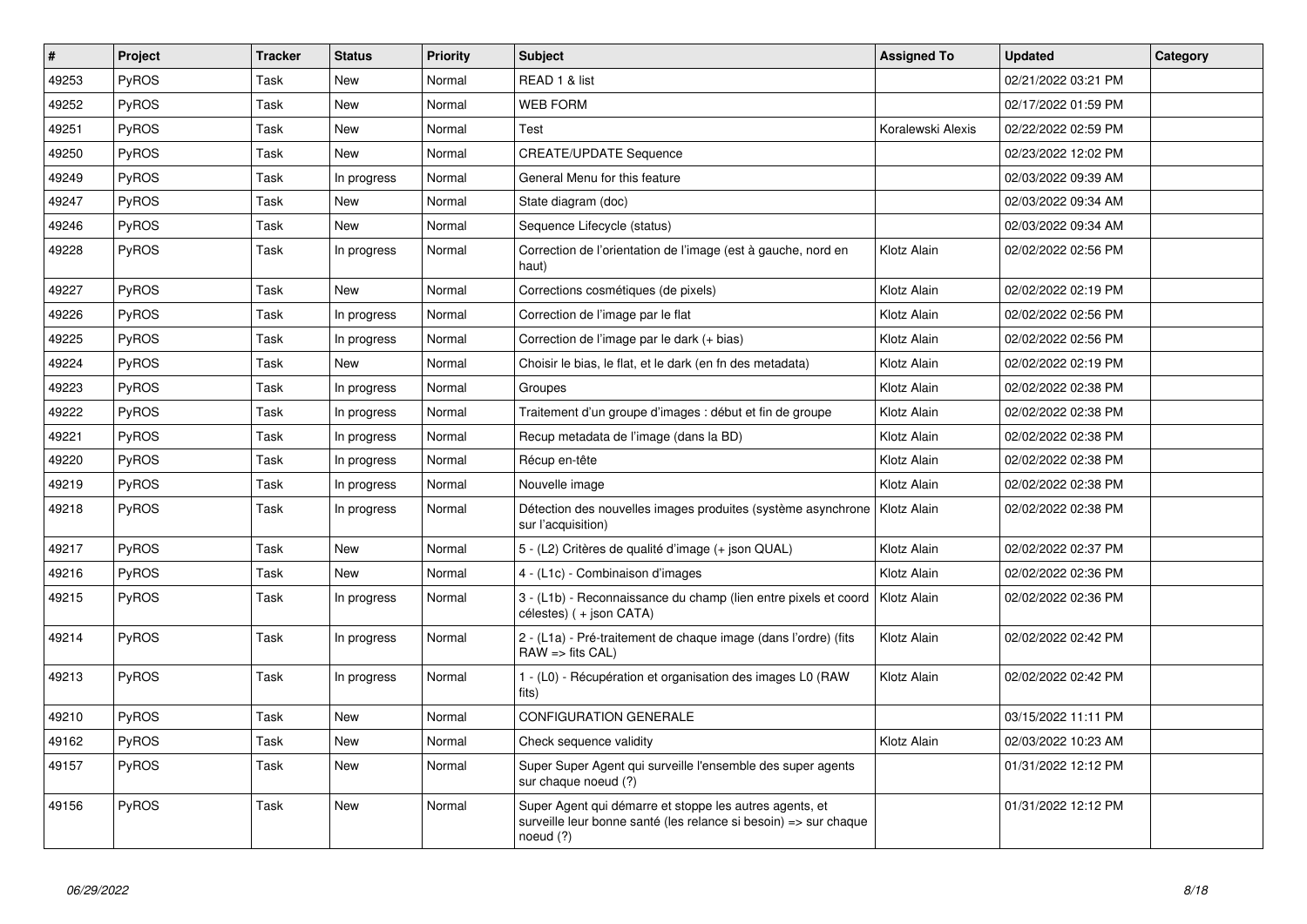| #     | Project | <b>Tracker</b> | <b>Status</b> | <b>Priority</b> | <b>Subject</b>                                                                             | <b>Assigned To</b> | <b>Updated</b>      | Category |
|-------|---------|----------------|---------------|-----------------|--------------------------------------------------------------------------------------------|--------------------|---------------------|----------|
| 49155 | PyROS   | Task           | New           | Normal          | Architecture décentralisée en plusieurs noeuds (communication<br>via BD)                   |                    | 01/31/2022 12:09 PM |          |
| 49152 | PyROS   | Task           | New           | Normal          | RUN/EXEC - Start & Stop software (et Agents)                                               |                    | 05/24/2022 02:55 PM |          |
| 49151 | PyROS   | Task           | New           | Normal          | Script central (pyros.py)                                                                  |                    | 01/31/2022 11:36 AM |          |
| 49137 | PyROS   | Task           | <b>New</b>    | Normal          | Integration Guitastro lib                                                                  | Klotz Alain        | 02/02/2022 03:27 PM |          |
| 49136 | PyROS   | Task           | New           | Normal          | GF03-INFRA - Logging integration (general logs & agents)                                   |                    | 06/29/2022 07:25 AM |          |
| 49135 | PyROS   | Task           | New           | Normal          | SF15-SST integration (agents, start, stop, commands)                                       |                    | 06/29/2022 07:23 AM |          |
| 49134 | PyROS   | Task           | New           | Normal          | SF14-OBC integration                                                                       |                    | 01/29/2022 12:52 AM |          |
| 49133 | PyROS   | Task           | New           | Normal          | SF13-IAF integration                                                                       |                    | 01/29/2022 12:47 AM |          |
| 49132 | PyROS   | Task           | <b>New</b>    | Normal          | SF12-IAN integration                                                                       |                    | 01/29/2022 12:48 AM |          |
| 49131 | PyROS   | Task           | New           | Normal          | SF11-IPC integration                                                                       |                    | 01/29/2022 12:46 AM |          |
| 49130 | PyROS   | Task           | New           | Normal          | SF10-CAL integration                                                                       |                    | 01/29/2022 12:46 AM |          |
| 49129 | PyROS   | Task           | New           | Normal          | SF09-CMC integration                                                                       |                    | 01/29/2022 12:46 AM |          |
| 49128 | PyROS   | Task           | <b>New</b>    | Normal          | SF08-EXE integration                                                                       |                    | 01/29/2022 12:45 AM |          |
| 49127 | PyROS   | Task           | New           | Normal          | SF07-PLN integration                                                                       |                    | 01/29/2022 12:45 AM |          |
| 49126 | PyROS   | Task           | New           | Normal          | SF06-ALR integration                                                                       |                    | 01/29/2022 12:45 AM |          |
| 49125 | PyROS   | Task           | New           | Normal          | SF05-SEQ integration                                                                       |                    | 03/15/2022 11:03 PM |          |
| 49124 | PyROS   | Task           | New           | Normal          | SF04-SPV integration (AgentMajordome)                                                      |                    | 06/29/2022 07:21 AM |          |
| 49123 | PyROS   | Task           | New           | Normal          | SF03-ENV integration                                                                       |                    | 06/29/2022 07:20 AM |          |
| 49122 | PyROS   | Task           | New           | Normal          | SF02-SCP integration                                                                       |                    | 01/29/2022 12:50 AM |          |
| 49121 | PyROS   | Task           | New           | Normal          | SF01-USR integration                                                                       |                    | 01/29/2022 12:50 AM |          |
| 49120 | PyROS   | Task           | New           | Normal          | General Design (structure, design, responsive, CSS)                                        |                    | 06/29/2022 07:18 AM |          |
| 48307 | PyROS   | Task           | <b>New</b>    | Normal          | Send, Receive, and Process Commands (Agent <= > Agent)                                     |                    | 06/29/2022 07:33 AM |          |
| 48290 | PyROS   | Task           | New           | Normal          | Auto mode                                                                                  |                    | 12/14/2021 12:35 PM |          |
| 48289 | PyROS   | Task           | New           | Normal          | Entity (AgentDevice class)                                                                 |                    | 12/14/2021 12:32 PM |          |
| 48288 | PyROS   | Task           | New           | Normal          | Entity (DeviceController class)                                                            |                    | 12/14/2021 12:31 PM |          |
| 48285 | PyROS   | Task           | New           | Normal          | Lancement auto et gestion du DeviceController associé                                      |                    | 12/14/2021 12:22 PM |          |
| 48284 | PyROS   | Task           | New           | Normal          | Lancement auto et gestion des Components associés (qui sont<br>aussi des DeviceController) |                    | 12/14/2021 12:20 PM |          |
| 48279 | PyROS   | Task           | New           | Normal          | General LOGGING (fichiers texte, écran en mode debug)                                      |                    | 03/16/2022 04:45 PM |          |
| 48276 | PyROS   | Task           | New           | Normal          | Scripts d'installation docker                                                              |                    | 12/14/2021 11:44 AM |          |
| 48275 | PyROS   | Task           | New           | Normal          | version PROD TNC Nouvelle Calédonie - instance docker de<br>production sur site final      |                    | 12/14/2021 11:42 AM |          |
| 48274 | PyROS   | Task           | New           | Normal          | version TEST TNC France - instance docker de test en France                                |                    | 12/14/2021 11:42 AM |          |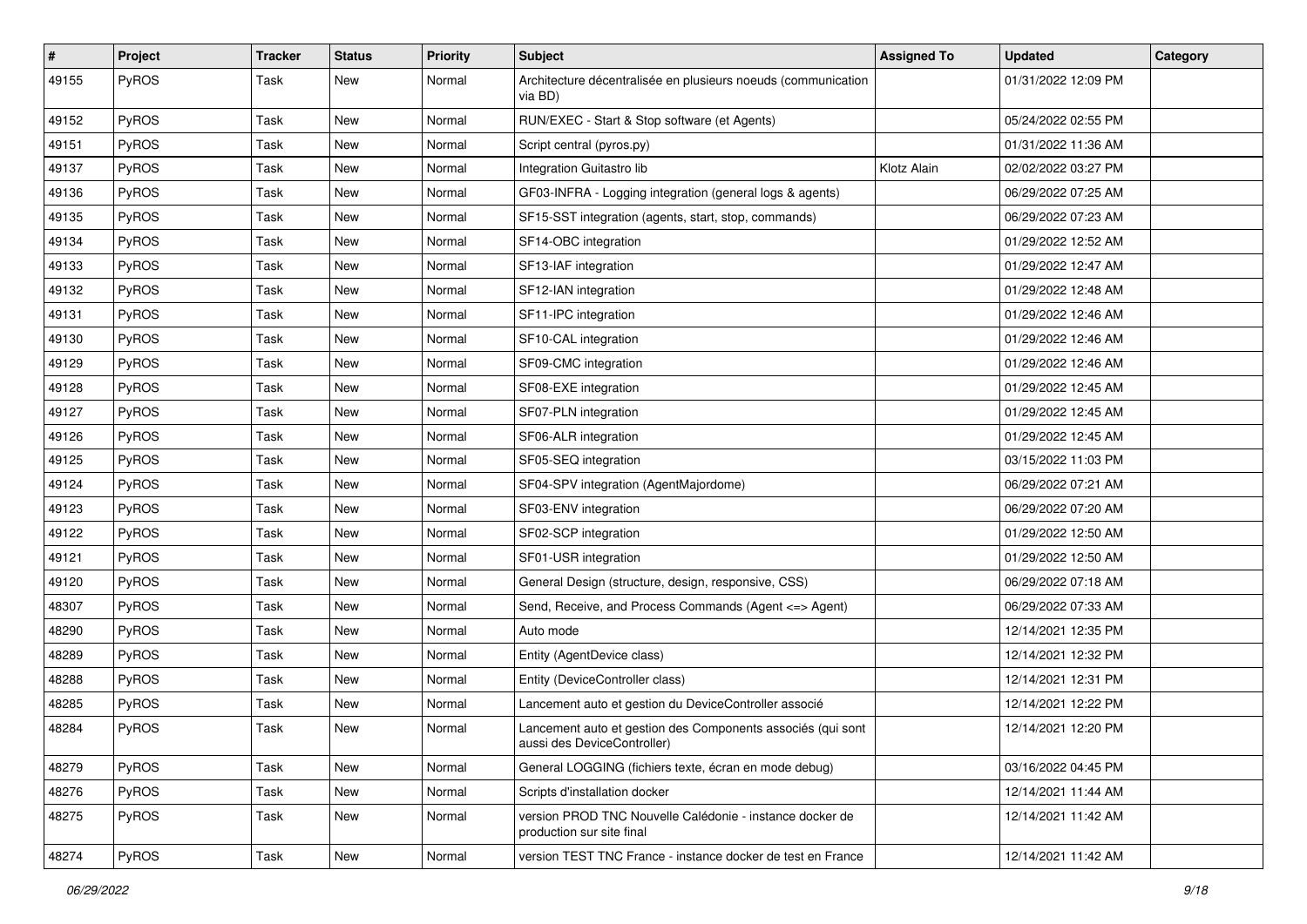| #     | Project      | <b>Tracker</b> | <b>Status</b> | <b>Priority</b> | <b>Subject</b>                                                                         | <b>Assigned To</b> | <b>Updated</b>      | Category |
|-------|--------------|----------------|---------------|-----------------|----------------------------------------------------------------------------------------|--------------------|---------------------|----------|
| 48273 | PyROS        | Task           | New           | Normal          | version DEV guitalens - instance docker sur serveur guitalens                          |                    | 12/14/2021 11:46 AM |          |
| 48270 | PyROS        | Task           | New           | Normal          | SCRIPT INSTALL/UPDATE (PYROS/pyros.py) (uniquement<br>pour la partie install & update) |                    | 02/23/2022 05:57 PM |          |
| 48259 | PyROS        | Task           | In progress   | Normal          | EXPORT (Download) as a text file (YAML)                                                | Koralewski Alexis  | 02/23/2022 10:45 AM |          |
| 48250 | PyROS        | Task           | In progress   | Normal          | <b>DELETE</b>                                                                          | Koralewski Alexis  | 02/21/2022 03:38 PM |          |
| 47447 | PyROS        | Task           | New           | Normal          | (F05) ACTIONS (CRUD), VIEWS, and AUTHORIZATIONS                                        |                    | 02/23/2022 10:45 AM |          |
| 47446 | PyROS        | Task           | New           | Normal          | <b>DOSSIER SSI</b>                                                                     |                    | 10/11/2021 11:32 AM |          |
| 47445 | PyROS        | Task           | New           | Normal          | CAHIER DE RECETTE (NC)                                                                 |                    | 10/11/2021 11:31 AM |          |
| 47444 | PyROS        | Task           | New           | Normal          | MANUELS UTILISATION, INSTALLATION, ET<br><b>MAINTENANCE</b>                            |                    | 10/11/2021 11:31 AM |          |
| 47443 | PyROS        | Task           | <b>New</b>    | Normal          | RAPPORT DES TESTS & VALIDATIONS (application du plan<br>de test)                       |                    | 10/11/2021 11:31 AM |          |
| 47442 | PyROS        | Task           | <b>New</b>    | Normal          | PLAN DE TESTS ET DE VALIDATIONS                                                        |                    | 10/11/2021 11:33 AM |          |
| 47441 | PyROS        | Task           | New           | Normal          | DOSSIER DE DÉFINITION                                                                  |                    | 10/11/2021 11:32 AM |          |
| 47440 | PyROS        | Task           | New           | Normal          | <b>LIVRABLES</b>                                                                       |                    | 10/11/2021 11:29 AM |          |
| 47439 | PyROS        | Task           | New           | Normal          | PA et PK CNES                                                                          |                    | 01/31/2022 11:29 AM |          |
| 47438 | PyROS        | Task           | New           | Normal          | PK5 (2023-06) - Doc LIVRABLES (et Présentations)                                       |                    | 10/11/2021 11:26 AM |          |
| 47437 | PyROS        | Task           | <b>New</b>    | Normal          | PA4.1 (2023-05) - Présentations et Rapport Avancement                                  |                    | 10/11/2021 11:25 AM |          |
| 47436 | PyROS        | Task           | New           | Normal          | PK4 (2023-02) - Doc LIVRABLES (et Présentations)                                       |                    | 10/11/2021 11:23 AM |          |
| 47435 | PyROS        | Task           | New           | Normal          | PA3.2 (2023-02) - Présentations et Rapport Avancement                                  |                    | 10/11/2021 11:22 AM |          |
| 47433 | PyROS        | Task           | New           | Normal          | PA3.1 (2023-01) - Présentations et Rapport Avancement                                  |                    | 10/11/2021 11:22 AM |          |
| 47432 | PyROS        | Task           | New           | Normal          | PK3 (2023-01) - Doc LIVRABLES (et Présentations)                                       |                    | 10/11/2021 11:20 AM |          |
| 47431 | PyROS        | Task           | <b>New</b>    | Normal          | PA2.2 (2022-10) - Présentations et Rapport Avancement                                  |                    | 10/11/2021 11:19 AM |          |
| 47430 | PyROS        | Task           | New           | Normal          | PA2.1 (2022-08) - Présentations et Rapport Avancement                                  |                    | 10/11/2021 11:18 AM |          |
| 47428 | PyROS        | Task           | New           | Normal          | PK2 (2022-06) - Présentations + RA + Doc LIVRABLES                                     |                    | 01/31/2022 11:34 AM |          |
| 47419 | PyROS        | Task           | <b>New</b>    | Normal          | F16 FUNCTIONAL Tests                                                                   |                    | 10/11/2021 10:11 AM |          |
| 47418 | PyROS        | Task           | New           | Normal          | F15 FUNCTIONAL Tests                                                                   |                    | 10/11/2021 10:11 AM |          |
| 47416 | PyROS        | Task           | New           | Normal          | F13 FUNCTIONAL Tests                                                                   |                    | 10/11/2021 10:11 AM |          |
| 47415 | PyROS        | Task           | New           | Normal          | F12 FUNCTIONAL Tests                                                                   |                    | 10/11/2021 10:11 AM |          |
| 47414 | <b>PyROS</b> | Task           | New           | Normal          | F11 FUNCTIONAL Tests                                                                   |                    | 10/11/2021 10:10 AM |          |
| 47413 | PyROS        | Task           | New           | Normal          | <b>F10 FUNCTIONAL Tests</b>                                                            |                    | 10/11/2021 10:10 AM |          |
| 47412 | PyROS        | Task           | In progress   | Normal          | F09 Tests                                                                              |                    | 10/12/2021 03:01 PM |          |
| 47411 | PyROS        | Task           | New           | Normal          | F08 FUNCTIONAL Tests                                                                   |                    | 10/11/2021 10:10 AM |          |
| 47410 | PyROS        | Task           | New           | Normal          | <b>F07 FUNCTIONAL Tests</b>                                                            |                    | 10/11/2021 10:10 AM |          |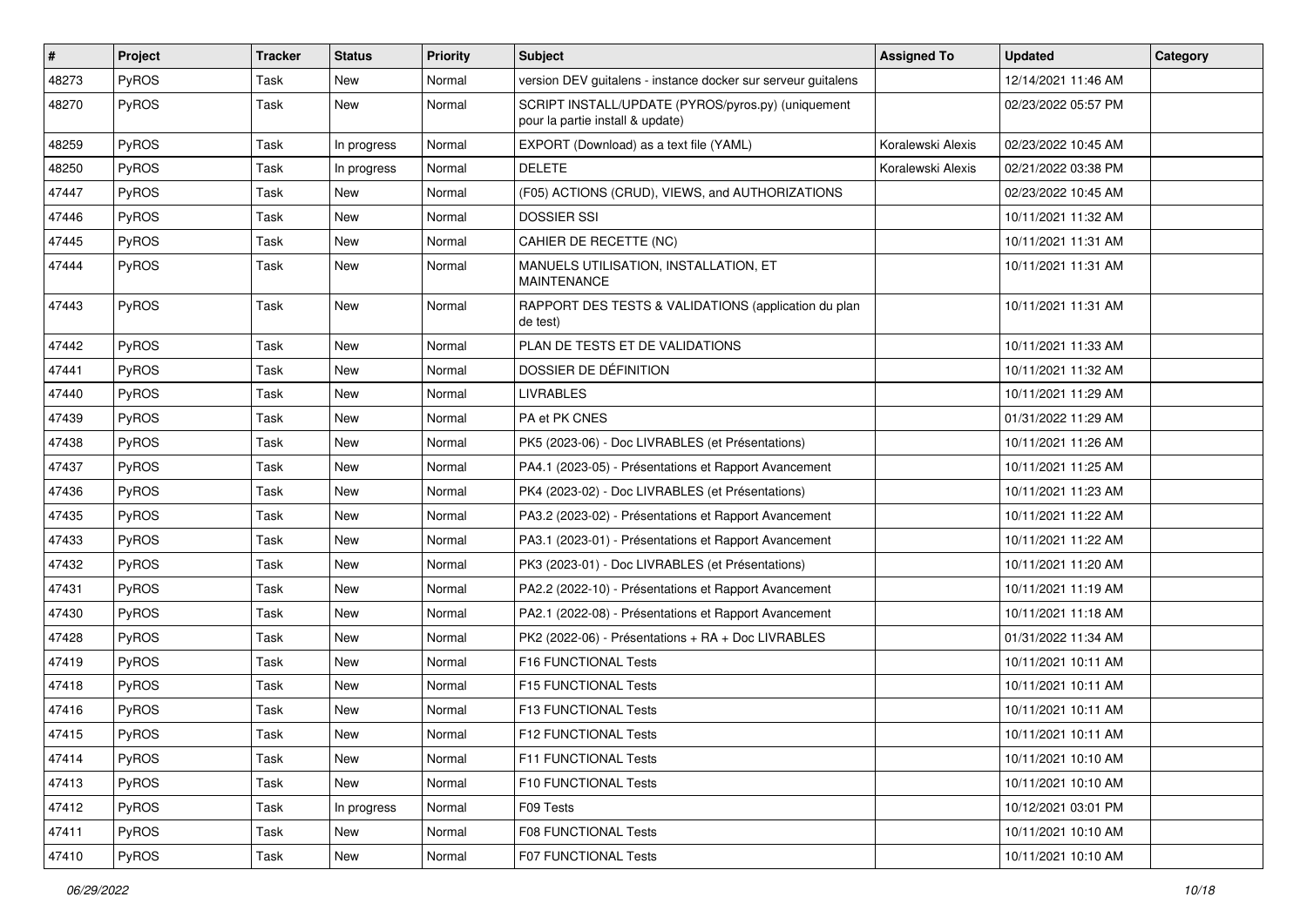| $\vert$ # | Project      | <b>Tracker</b> | <b>Status</b> | <b>Priority</b> | <b>Subject</b>                                                                              | <b>Assigned To</b> | <b>Updated</b>      | Category |
|-----------|--------------|----------------|---------------|-----------------|---------------------------------------------------------------------------------------------|--------------------|---------------------|----------|
| 47409     | PyROS        | Task           | <b>New</b>    | Normal          | <b>F06 FUNCTIONAL Tests</b>                                                                 |                    | 10/11/2021 10:10 AM |          |
| 47408     | PyROS        | Task           | In progress   | Normal          | F05 Tests                                                                                   |                    | 10/12/2021 03:00 PM |          |
| 47407     | PyROS        | Task           | In progress   | Normal          | F04 Tests                                                                                   |                    | 10/12/2021 03:00 PM |          |
| 47406     | PyROS        | Task           | In progress   | Normal          | F03 Tests                                                                                   |                    | 10/12/2021 03:00 PM |          |
| 47405     | PyROS        | Task           | In progress   | Normal          | F02 Tests                                                                                   |                    | 10/12/2021 02:59 PM |          |
| 47403     | PyROS        | Task           | New           | Normal          | HIGH LEVEL FUNCTION TESTS - Transversal functionalities<br>TESTs involving several features |                    | 10/11/2021 10:08 AM |          |
| 47402     | PyROS        | Task           | New           | Normal          | INTEGRATION TESTS - FEATURES integration tests with<br>each other                           |                    | 10/11/2021 10:07 AM |          |
| 47401     | PyROS        | Task           | New           | Normal          | FUNCTIONAL TESTS - Each FEATURE functional tests                                            |                    | 10/11/2021 11:42 AM |          |
| 47393     | PyROS        | Task           | New           | Normal          | Device Config file (cf F14)                                                                 |                    | 12/14/2021 12:33 PM |          |
| 47392     | PyROS        | Task           | New           | Normal          | Device Commands Grammar (Generic & Native)                                                  |                    | 12/14/2021 12:32 PM |          |
| 47391     | PyROS        | Task           | New           | Normal          | Device Simulator (DeviceSimulator)                                                          |                    | 12/14/2021 12:32 PM |          |
| 47390     | PyROS        | Task           | New           | Normal          | Device Agent (AgentDevice) (de type Agent)                                                  |                    | 12/14/2021 12:32 PM |          |
| 47389     | PyROS        | Task           | <b>New</b>    | Normal          | Device Controller (DeviceController)                                                        |                    | 12/14/2021 12:29 PM |          |
| 47387     | PyROS        | Task           | New           | Normal          | (F14) CRUD config                                                                           |                    | 01/29/2022 01:24 AM |          |
| 47386     | PyROS        | Task           | New           | Normal          | (F03) Initial data (fixture)                                                                |                    | 12/15/2021 07:32 AM |          |
| 47375     | PyROS        | Task           | <b>New</b>    | Normal          | Association quota SP                                                                        |                    | 10/11/2021 10:37 AM |          |
| 47368     | <b>PyROS</b> | Task           | In progress   | Normal          | <b>CRUD Scientific Theme</b>                                                                | Koralewski Alexis  | 10/11/2021 10:01 AM |          |
| 46790     | PyROS        | Task           | <b>New</b>    | Normal          | F16 - EXIGENCES satisfaites (+ tests mis à jour)                                            |                    | 09/14/2021 02:47 PM |          |
| 46789     | PyROS        | Task           | New           | Normal          | F15 - EXIGENCES satisfaites (+ tests mis à jour)                                            |                    | 09/14/2021 02:47 PM |          |
| 46788     | PyROS        | Task           | New           | Normal          | (F14) EXIGENCES satisfaites (+ tests mis à jour)                                            |                    | 01/29/2022 01:24 AM |          |
| 46787     | PyROS        | Task           | New           | Normal          | (F09) REQUIREMENTS validated (+ tests udpated)                                              |                    | 12/14/2021 12:18 PM |          |
| 46786     | <b>PyROS</b> | Task           | New           | Normal          | F08 - EXIGENCES satisfaites (+ tests mis à jour)                                            |                    | 09/14/2021 02:45 PM |          |
| 46785     | PyROS        | Task           | New           | Normal          | F07 - EXIGENCES satisfaites (+ tests mis à jour)                                            |                    | 09/14/2021 02:44 PM |          |
| 46783     | PyROS        | Task           | New           | Normal          | F04 - EXIGENCES satisfaites (+ tests mis à jour)                                            |                    | 09/14/2021 02:43 PM |          |
| 46782     | PyROS        | Task           | New           | Normal          | F03 - EXIGENCES satisfaites (+ tests mis à jour)                                            |                    | 09/14/2021 02:43 PM |          |
| 46781     | PyROS        | Task           | New           | Normal          | (F02) EXIGENCES satisfaites (+ tests mis à jour)                                            |                    | 01/29/2022 01:27 AM |          |
| 46780     | PyROS        | Task           | New           | Normal          | (F01) EXIGENCES satisfaites (+ tests mis à jour)                                            |                    | 10/08/2021 06:01 PM |          |
| 45818     | PyROS        | Task           | New           | Normal          | (F14) TESTS to validate this feature                                                        |                    | 08/09/2021 10:43 AM |          |
| 45816     | PyROS        | Task           | New           | Normal          | <b>SP Delete</b>                                                                            |                    | 10/28/2021 08:35 AM |          |
| 45815     | PyROS        | Task           | New           | Normal          | test_SCP_manage_quota                                                                       |                    | 09/22/2021 04:47 PM |          |
| 45811     | PyROS        | Task           | New           | Normal          | SP update                                                                                   |                    | 11/03/2021 09:16 AM |          |
| 45810     | PyROS        | Task           | New           | Normal          | SP Read (view list and view 1)                                                              |                    | 10/27/2021 02:47 PM |          |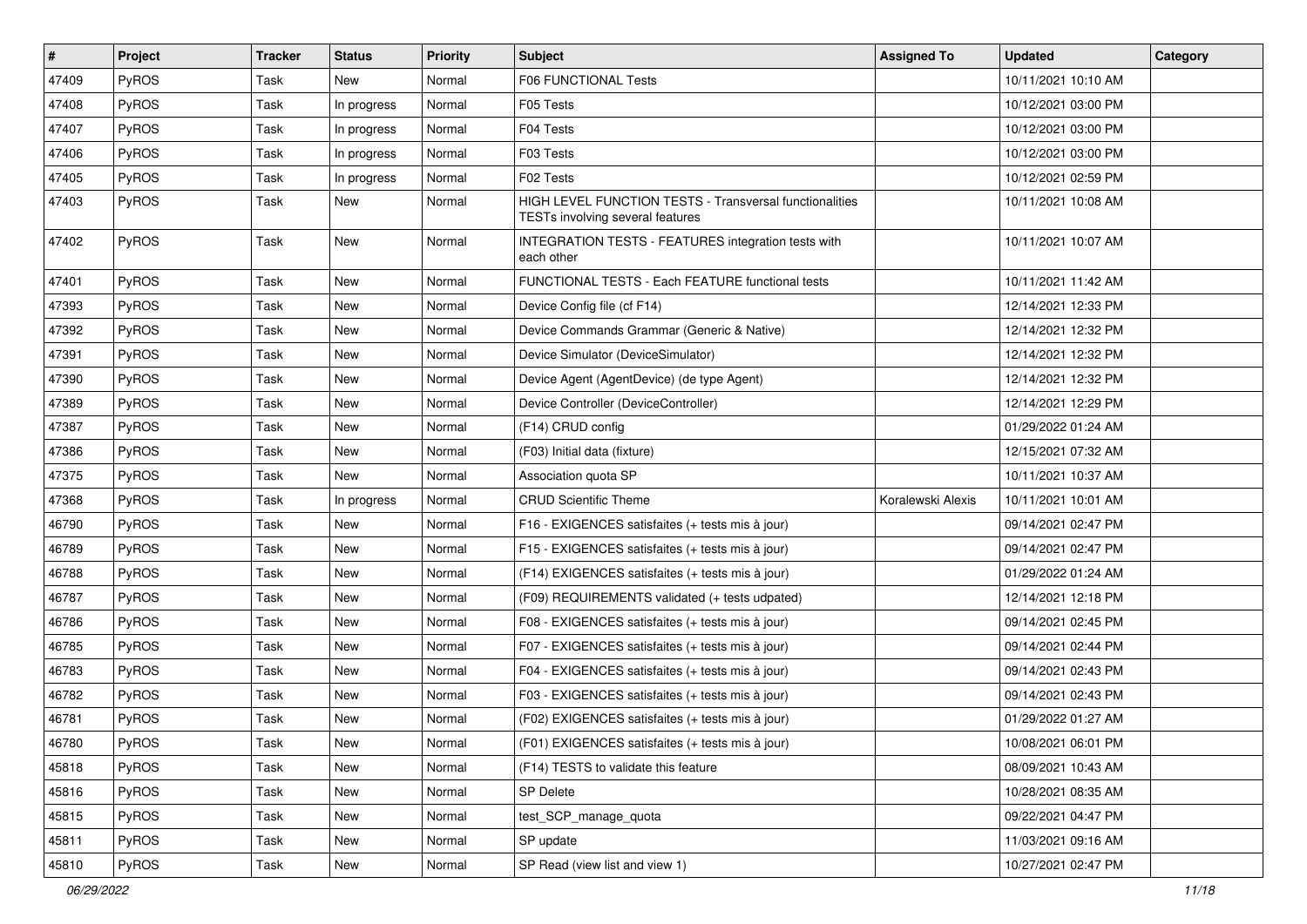| $\vert$ # | Project      | <b>Tracker</b> | <b>Status</b> | <b>Priority</b> | Subject                                                                                     | <b>Assigned To</b> | <b>Updated</b>      | Category |
|-----------|--------------|----------------|---------------|-----------------|---------------------------------------------------------------------------------------------|--------------------|---------------------|----------|
| 45809     | PyROS        | Task           | New           | Normal          | <b>SP Create</b>                                                                            |                    | 10/27/2021 08:42 AM |          |
| 45799     | PyROS        | Task           | New           | Normal          | Execute TESTS on commit/push (new script PUSH)                                              | Pallier Etienne    | 07/19/2021 08:54 AM |          |
| 45791     | PyROS        | Task           | New           | Normal          | PA1.1 (2022-03) - Présentations et Rapport Avancement                                       |                    | 10/11/2021 11:14 AM |          |
| 45790     | PyROS        | Task           | New           | Normal          | PK1 (2022-01) - Présentations + RA + Doc LIVRABLES                                          |                    | 01/31/2022 11:33 AM |          |
| 45781     | PyROS        | Task           | In progress   | Normal          | Documentation et Présentations pour les PA et PK CNES                                       |                    | 01/31/2022 11:32 AM |          |
| 45776     | PyROS        | Task           | New           | Normal          | <b>Test User Delete</b>                                                                     |                    | 08/13/2021 01:46 PM |          |
| 45772     | PyROS        | Task           | New           | Normal          | Test User Read (view list and view 1)                                                       |                    | 08/13/2021 01:51 PM |          |
| 45766     | PyROS        | Task           | New           | Normal          | <b>Test User Update</b>                                                                     |                    | 08/13/2021 01:53 PM |          |
| 45762     | PyROS        | Task           | New           | Normal          | <b>Test User Connexion</b>                                                                  |                    | 08/13/2021 01:55 PM |          |
| 45761     | PyROS        | Task           | New           | Normal          | Test User Create (registration)                                                             |                    | 08/13/2021 01:54 PM |          |
| 45756     | PyROS        | Task           | New           | Normal          | QUOTA & PRIO - Gestion du quota et de la priorité                                           |                    | 10/11/2021 10:35 AM |          |
| 45753     | PyROS        | Task           | In progress   | Normal          | Public visibility : gérer les champs publics                                                | Koralewski Alexis  | 10/07/2021 12:49 PM |          |
| 45749     | PyROS        | Task           | In progress   | Normal          | Gérer le retrait et le retour d'un device (panne,<br>désactiver/réactiver un device)        |                    | 08/09/2021 10:42 AM |          |
| 45748     | PyROS        | Task           | New           | Normal          | Définir Accesseurs (getX())                                                                 |                    | 01/29/2022 01:21 AM |          |
| 45556     | PyROS        | Task           | New           | Normal          | User activation/deactivation                                                                |                    | 06/25/2021 08:18 AM |          |
| 45555     | PyROS        | Task           | In progress   | Normal          | <b>CRUD Time Periods</b>                                                                    | Koralewski Alexis  | 09/07/2021 08:58 AM |          |
| 45552     | PyROS        | Task           | New           | Normal          | General configuration integration                                                           |                    | 03/15/2022 11:15 PM |          |
| 45550     | PyROS        | Task           | New           | Normal          | <b>Users View &amp; Export</b>                                                              | Koralewski Alexis  | 03/29/2022 09:14 AM |          |
| 45484     | PyROS        | Feature        | New           | Normal          | **** D5 - Images management (L1-L2)                                                         |                    | 02/02/2022 02:36 PM |          |
| 45481     | PyROS        | Feature        | New           | Normal          | **** D2 - Users & Programs                                                                  |                    | 03/29/2022 09:17 AM |          |
| 45452     | PyROS        | Story          | New           | Normal          | *** REQ-0XX REQUIREMENTS FROM CNES (PR)                                                     |                    | 06/14/2021 01:17 PM |          |
| 45346     | PyROS        | Task           | New           | Normal          | (F10) ENTITIES - Initial data (fixture)                                                     |                    | 06/03/2021 09:17 AM |          |
| 45340     | <b>PyROS</b> | Task           | New           | Normal          | <b>INITIAL DATA (fixtures)</b>                                                              | Koralewski Alexis  | 12/14/2021 12:09 PM |          |
| 45337     | PyROS        | Task           | In progress   | Normal          | Description du Site (horizon + home)                                                        | Klotz Alain        | 10/11/2021 10:42 AM |          |
| 45336     | PyROS        | Task           | In progress   | Normal          | SCHEMA FILES - Fichiers schema pour valider la config                                       | Koralewski Alexis  | 10/11/2021 10:43 AM |          |
| 45295     | PyROS        | Task           | New           | Normal          | Create DARK files (acquisition)                                                             |                    | 05/27/2021 11:22 AM |          |
| 45294     | PyROS        | Task           | New           | Normal          | Create BIAS files (acquisition)                                                             |                    | 05/27/2021 11:22 AM |          |
| 45293     | PyROS        | Task           | New           | Normal          | Create FLAT files (acquisition)                                                             |                    | 05/27/2021 11:21 AM |          |
| 45292     | PyROS        | Task           | New           | Normal          | (F10) TESTS to validate this feature                                                        |                    | 05/27/2021 11:11 AM |          |
| 45291     | PyROS        | Task           | New           | Normal          | (F10) AUTHORIZATIONS for this feature (who can do what) :<br>documentation & implementation |                    | 06/08/2021 08:19 AM |          |
| 45290     | PyROS        | Task           | New           | Normal          | (F10) ENTITIES - definition & implementation                                                |                    | 06/03/2021 09:17 AM |          |
| 45195     | PyROS        | Story          | New           | Normal          | REQ-122 Page information état agent                                                         |                    | 05/12/2021 12:18 PM |          |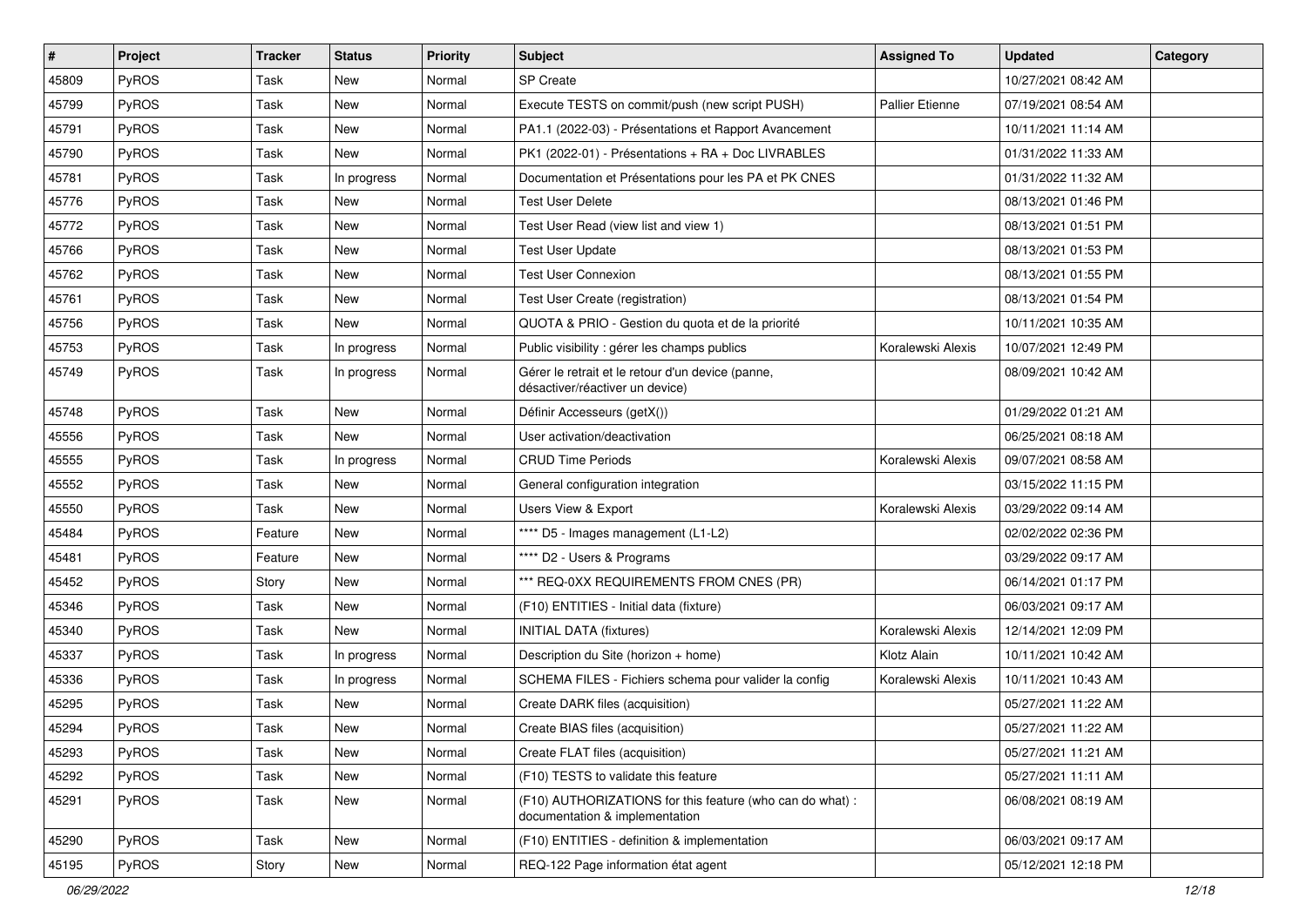| #     | Project | <b>Tracker</b> | <b>Status</b> | <b>Priority</b> | <b>Subject</b>                                                                                                          | <b>Assigned To</b> | <b>Updated</b>      | Category |
|-------|---------|----------------|---------------|-----------------|-------------------------------------------------------------------------------------------------------------------------|--------------------|---------------------|----------|
| 45194 | PyROS   | Story          | New           | Normal          | REQ-121 Limiter le nombre d'essais de connexion d'un<br>utilisateur                                                     |                    | 05/12/2021 12:17 PM |          |
| 45193 | PyROS   | Story          | <b>New</b>    | Normal          | REQ-120 Pages web dédiées pour gérer différents besoins                                                                 |                    | 05/12/2021 12:17 PM |          |
| 45192 | PyROS   | Story          | New           | Normal          | REQ-119 Analyse images : le service de traitement d'images<br>doit être interopérable (à distance, par service externe) |                    | 05/12/2021 12:17 PM |          |
| 45191 | PyROS   | Story          | New           | Normal          | REQ-118 Avoir un obturateur sur les caméras (Utile pour faire<br>les Dark)                                              |                    | 05/12/2021 12:16 PM |          |
| 45190 | PyROS   | Story          | New           | Normal          | REQ-117 Calibration : génération des images de calibration en<br>fonction du temps (DBF) (Dark dépend du temps pose)    |                    | 05/12/2021 12:16 PM |          |
| 45189 | PyROS   | Story          | New           | Normal          | REQ-116 Calibration astro: trouver une solution quand l'image<br>est distendue (distortion)                             |                    | 05/12/2021 12:16 PM |          |
| 45188 | PyROS   | Story          | New           | Normal          | REQ-115 Calibration : traiter efficacement les fichiers de<br>calibration DBF (dark, bias, flat)                        |                    | 05/12/2021 12:15 PM |          |
| 45187 | PyROS   | Story          | <b>New</b>    | Normal          | REQ-114 Planification des séquences : Equité                                                                            |                    | 05/12/2021 12:15 PM |          |
| 45186 | PyROS   | Story          | New           | Normal          | REQ-113 Planification des séquences : Efficacité, efficience                                                            |                    | 05/12/2021 12:15 PM |          |
| 45185 | PyROS   | Story          | New           | Normal          | REQ-112 Planification des séquences : Flexibilité                                                                       |                    | 05/12/2021 12:14 PM |          |
| 45184 | PyROS   | Story          | New           | Normal          | REQ-111 Mise en sécurité automatique en cas de cyclone                                                                  |                    | 03/16/2022 04:38 PM |          |
| 45183 | PyROS   | Story          | New           | Normal          | REQ-110 Arrêt et redémarrage automatique en cas de coupure<br>électrique                                                |                    | 03/16/2022 04:38 PM |          |
| 45182 | PyROS   | Story          | New           | Normal          | REQ-109 Afficher infos utiles sur les requetes/séquences                                                                |                    | 05/12/2021 12:13 PM |          |
| 45181 | PyROS   | Story          | New           | Normal          | REQ-108 Pouvoir déposer dans différents systèmes de<br>coordonnées                                                      |                    | 02/22/2022 04:38 PM |          |
| 45180 | PyROS   | Story          | New           | Normal          | REQ-107 Suivi complet d'une requête, depuis son dépot,<br>jusqu'à son exécution, en passant par sa planification        |                    | 05/12/2021 12:12 PM |          |
| 45179 | PyROS   | Story          | New           | Normal          | REQ-106 Requete appartient à un SP (lié à un PI qui est lié à<br>des users)                                             |                    | 05/12/2021 12:12 PM |          |
| 45178 | PyROS   | Story          | New           | Normal          | REQ-105 Pouvoir enlever une séquence (scène) déposée pour<br>en déposer une autre                                       |                    | 05/12/2021 12:11 PM |          |
| 45177 | PyROS   | Story          | New           | Normal          | REQ-104 Rôles utilisateurs (profils)                                                                                    |                    | 05/12/2021 12:11 PM |          |
| 45176 | PyROS   | Story          | New           | Normal          | REQ-103 Connexion unique pour accéder à tous les services,<br>si possible via annuaire LDAP                             |                    | 05/12/2021 12:10 PM |          |
| 45175 | PyROS   | Story          | New           | Normal          | REQ-102 Surveillance et sécurisation de la BD                                                                           |                    | 03/16/2022 04:38 PM |          |
| 45174 | PyROS   | Story          | New           | Normal          | REQ-213 Sauvegarde temporaire des images brutes pour<br>opérations de maintenance                                       |                    | 05/12/2021 12:01 PM |          |
| 45173 | PyROS   | Story          | New           | Normal          | REQ-212 Espace privé pour extensions et déploiement sans git                                                            |                    | 05/12/2021 12:00 PM |          |
| 45172 | PyROS   | Story          | New           | Normal          | REQ-211 Allsky scan                                                                                                     |                    | 05/12/2021 11:58 AM |          |
| 45171 | PyROS   | Story          | New           | Normal          | REQ-210 Affichage contenu BD                                                                                            |                    | 05/12/2021 11:58 AM |          |
| 45170 | PyROS   | Story          | New           | Normal          | REQ-209 Lecture des logs                                                                                                |                    | 05/12/2021 11:58 AM |          |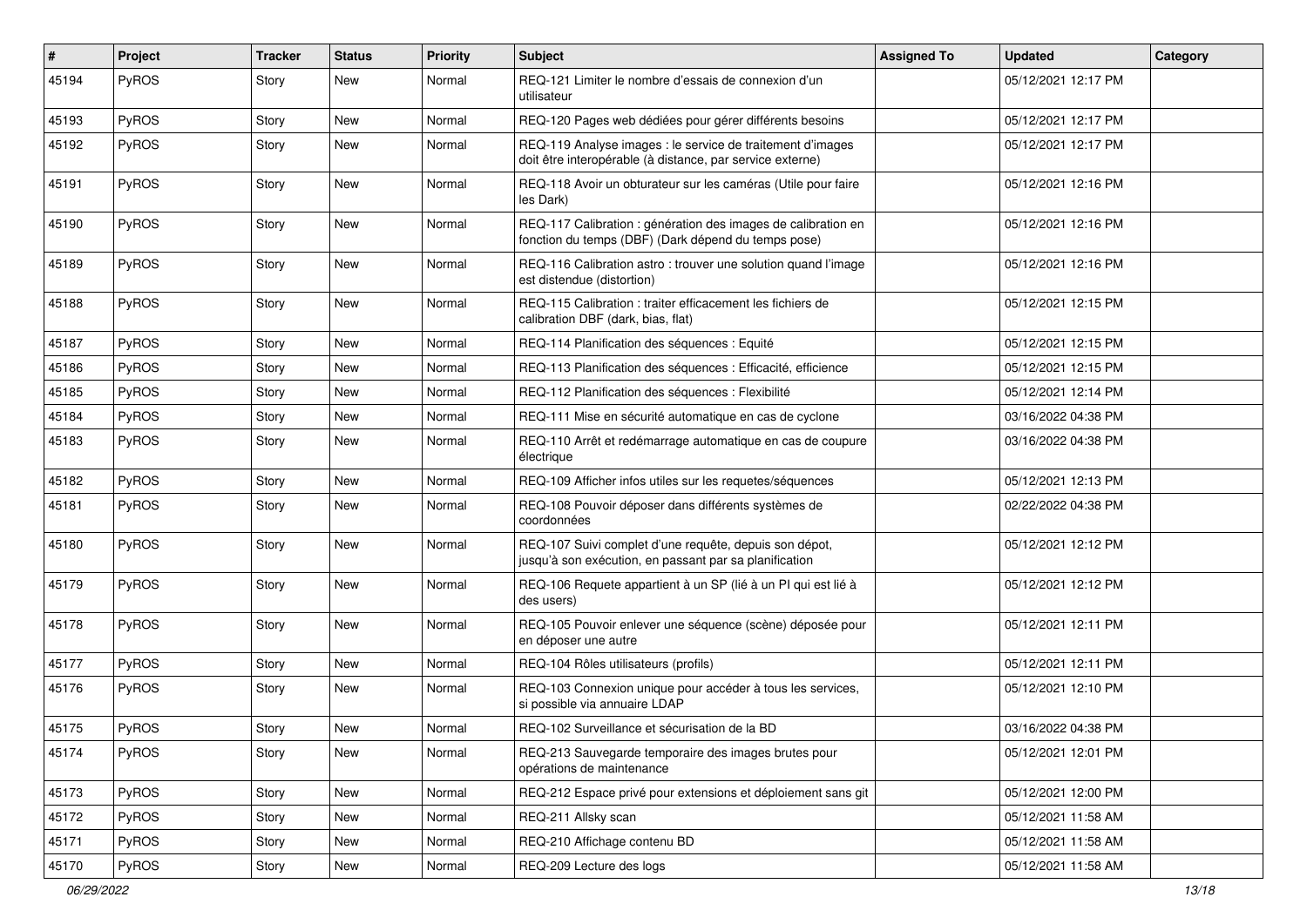| #     | <b>Project</b> | <b>Tracker</b> | <b>Status</b> | <b>Priority</b> | <b>Subject</b>                                                            | <b>Assigned To</b> | <b>Updated</b>      | Category |
|-------|----------------|----------------|---------------|-----------------|---------------------------------------------------------------------------|--------------------|---------------------|----------|
| 45169 | <b>PyROS</b>   | Story          | New           | Normal          | REQ-208 Lecture et téléchargement des images                              |                    | 05/12/2021 11:57 AM |          |
| 45168 | PyROS          | Story          | <b>New</b>    | Normal          | REQ-207 Rapports de synthèse, outils de monitoring                        |                    | 05/12/2021 11:57 AM |          |
| 45167 | PyROS          | Story          | New           | Normal          | REQ-206 Espace mutualisé (comme CADOR)                                    |                    | 05/12/2021 11:57 AM |          |
| 45166 | PyROS          | Story          | New           | Normal          | REQ-205 Bandeau en haut de pages pour messages d'info ou<br>avertissement |                    | 05/12/2021 11:56 AM |          |
| 45165 | <b>PyROS</b>   | Story          | New           | Normal          | REQ-204 Architecture site, différents espaces selon les roles             |                    | 05/12/2021 11:56 AM |          |
| 45164 | <b>PyROS</b>   | Story          | <b>New</b>    | Normal          | REQ-203 GUI multilingue (choix de la langue)                              |                    | 05/12/2021 11:55 AM |          |
| 45163 | PyROS          | Story          | New           | Normal          | REQ-013 PYROS-10 ordonnancement temps réel                                |                    | 07/01/2021 08:30 AM |          |
| 45162 | PyROS          | Story          | New           | Normal          | REQ-014 PYROS-10 priorité et quotas utilisateurs                          |                    | 07/01/2021 08:29 AM |          |
| 45161 | PyROS          | Story          | <b>New</b>    | Normal          | REQ-011 PYROS-10 ordonnanceur sur chaque télescope                        |                    | 07/01/2021 08:29 AM |          |
| 45160 | <b>PyROS</b>   | Story          | New           | Normal          | REQ-012 PYROS-10 limiter les temps morts entre requêtes                   |                    | 05/12/2021 10:47 AM |          |
| 45159 | PyROS          | Story          | New           | Normal          | REQ-003 Interface avec les données CNRS de manière<br>authentifiée        |                    | 05/12/2021 10:46 AM |          |
| 45158 | PyROS          | Story          | New           | Normal          | REQ-006 Notification de changement d'état d'une requête                   |                    | 05/12/2021 10:45 AM |          |
| 45157 | PyROS          | Story          | New           | Normal          | REQ-002 Déclenchement des jobs sur déclenchement au lieu<br>de scrutation |                    | 05/12/2021 11:46 AM |          |
| 45156 | PyROS          | Story          | <b>New</b>    | Normal          | REQ-004 POC GTRS et websocket                                             |                    | 05/12/2021 11:45 AM |          |
| 45155 | PyROS          | Story          | New           | Normal          | REQ-001 planification de tâches récurrentes                               |                    | 05/12/2021 10:44 AM |          |
| 45154 | <b>PyROS</b>   | Story          | New           | Normal          | REQ-070 SSI_010 Spécifications techniques SSI                             |                    | 03/16/2022 04:42 PM |          |
| 45153 | PyROS          | Story          | New           | Normal          | REQ-051 Sécurité des systèmes informatique (SSI)                          |                    | 03/16/2022 04:44 PM |          |
| 45152 | PyROS          | Story          | New           | Normal          | REQ-068 ACCEPT_010 Plan de validation et d'essai                          |                    | 05/12/2021 10:42 AM |          |
| 45151 | PyROS          | Story          | New           | Normal          | REQ-069 Plan de validation et d'essai                                     |                    | 05/12/2021 10:42 AM |          |
| 45150 | PyROS          | Story          | <b>New</b>    | Normal          | REQ-066 QUALIF_030 Exigence                                               |                    | 05/12/2021 10:41 AM |          |
| 45149 | PyROS          | Story          | New           | Normal          | REQ-067 Qualification des exigences                                       |                    | 05/12/2021 10:41 AM |          |
| 45148 | PyROS          | Story          | New           | Normal          | REQ-063 Qualification opérationnelle                                      |                    | 05/12/2021 10:40 AM |          |
| 45147 | PyROS          | Story          | <b>New</b>    | Normal          | REQ-059 Qualification technique                                           |                    | 05/12/2021 10:40 AM |          |
| 45146 | PyROS          | Story          | New           | Normal          | REQ-064 Déploiement                                                       |                    | 05/12/2021 10:39 AM |          |
| 45145 | PyROS          | Story          | New           | Normal          | REQ-062 QUALIF_020 Qualification opérationnelle                           |                    | 05/12/2021 10:39 AM |          |
| 45144 | PyROS          | Story          | New           | Normal          | REQ-060 JUSTIF_010 Justification de la définition                         |                    | 05/12/2021 10:38 AM |          |
| 45143 | PyROS          | Story          | New           | Normal          | REQ-061 Justification de la définition                                    |                    | 05/12/2021 10:37 AM |          |
| 45142 | PyROS          | Story          | New           | Normal          | REQ-058 QUALIF_010 Qualification technique                                |                    | 05/12/2021 10:37 AM |          |
| 45141 | PyROS          | Story          | New           | Normal          | REQ-056 INTERFACE_010 Interfaçage avec PyROS                              |                    | 05/12/2021 10:36 AM |          |
| 45140 | PyROS          | Story          | New           | Normal          | REQ-057 Interfaçage avec TAROT NC                                         |                    | 05/12/2021 10:36 AM |          |
| 45139 | PyROS          | Story          | New           | Normal          | REQ-054 Documentation et Formation                                        |                    | 05/12/2021 10:35 AM |          |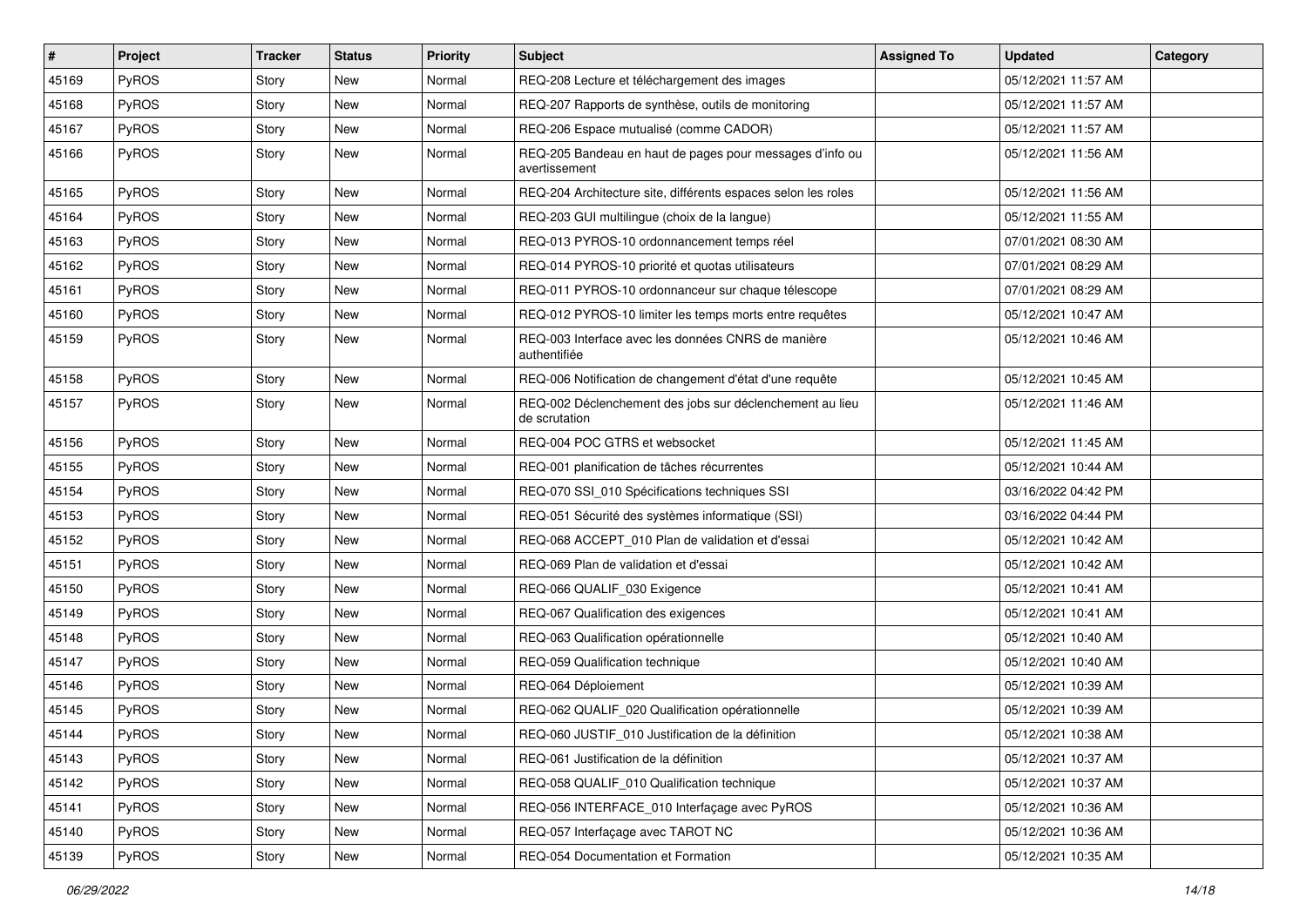| #     | Project      | <b>Tracker</b> | <b>Status</b> | <b>Priority</b> | <b>Subject</b>                                                                          | <b>Assigned To</b> | <b>Updated</b>      | Category |
|-------|--------------|----------------|---------------|-----------------|-----------------------------------------------------------------------------------------|--------------------|---------------------|----------|
| 45138 | PyROS        | Story          | New           | Normal          | REQ-055 ERGO_040 Documentation                                                          |                    | 05/12/2021 10:35 AM |          |
| 45137 | PyROS        | Story          | <b>New</b>    | Normal          | REQ-053 ERGO_030 Formation                                                              |                    | 05/12/2021 10:35 AM |          |
| 45136 | PyROS        | Story          | New           | Normal          | REQ-052 ERGO 020 Operabilité                                                            |                    | 05/12/2021 10:34 AM |          |
| 45135 | PyROS        | Story          | New           | Normal          | REQ-050 SURETE_260 Système informatique (SSI)                                           |                    | 03/16/2022 04:42 PM |          |
| 45134 | PyROS        | Story          | New           | Normal          | REQ-043 SURETE_180 Sécurité des personnes : lumière                                     |                    | 05/12/2021 10:33 AM |          |
| 45133 | PyROS        | Story          | New           | Normal          | REQ-042 SURETE_170 Sécurité des personnes : système<br>d'arrêt automatique              |                    | 05/12/2021 10:33 AM |          |
| 45132 | PyROS        | Story          | New           | Normal          | REQ-031 SURETE_040 Automatisation du bâtiment                                           |                    | 05/12/2021 10:32 AM |          |
| 45131 | PyROS        | Story          | <b>New</b>    | Normal          | REQ-049 SURETE 250 Transfert des données                                                |                    | 03/16/2022 04:16 PM |          |
| 45130 | PyROS        | Story          | <b>New</b>    | Normal          | REQ-047 SURETE_240 Sauvegarde des données brutes                                        |                    | 03/16/2022 04:42 PM |          |
| 45129 | PyROS        | Story          | New           | Normal          | REQ-046 SURETE_210 Arrêt du système en cas de condition<br>météorologiques défavorables |                    | 03/16/2022 04:42 PM |          |
| 45128 | PyROS        | Story          | <b>New</b>    | Normal          | REQ-045 SECURITE 200 Système d'alerte                                                   |                    | 03/16/2022 04:42 PM |          |
| 45127 | PyROS        | Story          | New           | Normal          | REQ-044 SURETE_190 Sécurité des personnes : système<br>d'arrêt d'urgence                |                    | 05/12/2021 10:30 AM |          |
| 45126 | PyROS        | Story          | New           | Normal          | REQ-048 sauvegarde des données brutes                                                   |                    | 03/16/2022 04:43 PM |          |
| 45125 | PyROS        | Story          | <b>New</b>    | Normal          | REQ-041 information sur les composants (ajout)                                          |                    | 05/12/2021 10:29 AM |          |
| 45124 | PyROS        | Story          | New           | Normal          | REQ-038 focalisation, alignement,                                                       |                    | 05/12/2021 10:29 AM |          |
| 45123 | PyROS        | Story          | New           | Normal          | REQ-036 logiciel pour la maintenance à distance                                         |                    | 05/12/2021 10:28 AM |          |
| 45122 | PyROS        | Story          | New           | Normal          | REQ-032 automatisation du bâtiment et du télescope                                      |                    | 05/12/2021 10:27 AM |          |
| 45121 | PyROS        | Story          | New           | Normal          | REQ-009 requêtes de calibration                                                         |                    | 05/12/2021 10:54 AM |          |
| 45120 | PyROS        | Story          | New           | Normal          | REQ-017 Information sur les requêtes soumises par l'utilisateur                         |                    | 05/12/2021 10:55 AM |          |
| 45119 | PyROS        | Story          | <b>New</b>    | Normal          | REQ-008 requêtes SST flexibles                                                          |                    | 05/12/2021 10:54 AM |          |
| 45118 | <b>PyROS</b> | Story          | New           | Normal          | REQ-016 informations sur les composants de l'observatoire                               |                    | 05/12/2021 10:55 AM |          |
| 45117 | PyROS        | Story          | New           | Normal          | REQ-019 Mise à disposition des images et mesures                                        |                    | 05/12/2021 10:55 AM |          |
| 45116 | PyROS        | Story          | New           | Normal          | REQ-039 SURETE_160 Sauvegarde des pannes                                                |                    | 05/12/2021 10:56 AM |          |
| 45115 | PyROS        | Story          | New           | Normal          | REQ-035 SURETE_130 Maintenance à distance                                               |                    | 05/12/2021 10:56 AM |          |
| 45114 | PyROS        | Story          | <b>New</b>    | Normal          | REQ-021 FONC_020 Saut en déclinaison entre chaque image                                 |                    | 05/12/2021 10:15 AM |          |
| 45113 | PyROS        | Story          | New           | Normal          | REQ-024 FONC_080 Directions et trajectoires accessibles                                 |                    | 05/12/2021 10:11 AM |          |
| 45112 | PyROS        | Story          | New           | Normal          | REQ-023 FONC_030 Délai de reprogrammation                                               |                    | 05/12/2021 10:00 AM |          |
| 45103 | PyROS        | Story          | New           | Normal          | REQ-033 SURETE 050 Prise en compte de la météo                                          |                    | 03/16/2022 04:42 PM |          |
| 45102 | PyROS        | Story          | New           | Normal          | REQ-029 Métadonnées des images                                                          |                    | 05/11/2021 04:44 PM |          |
| 45101 | PyROS        | Story          | New           | Normal          | REQ-034 SURETE 080 Coupure électrique                                                   |                    | 03/16/2022 04:42 PM |          |
| 45100 | PyROS        | Story          | New           | Normal          | REQ-026 Plage d'angles horaires et ligne d'horizon                                      |                    | 05/11/2021 04:38 PM |          |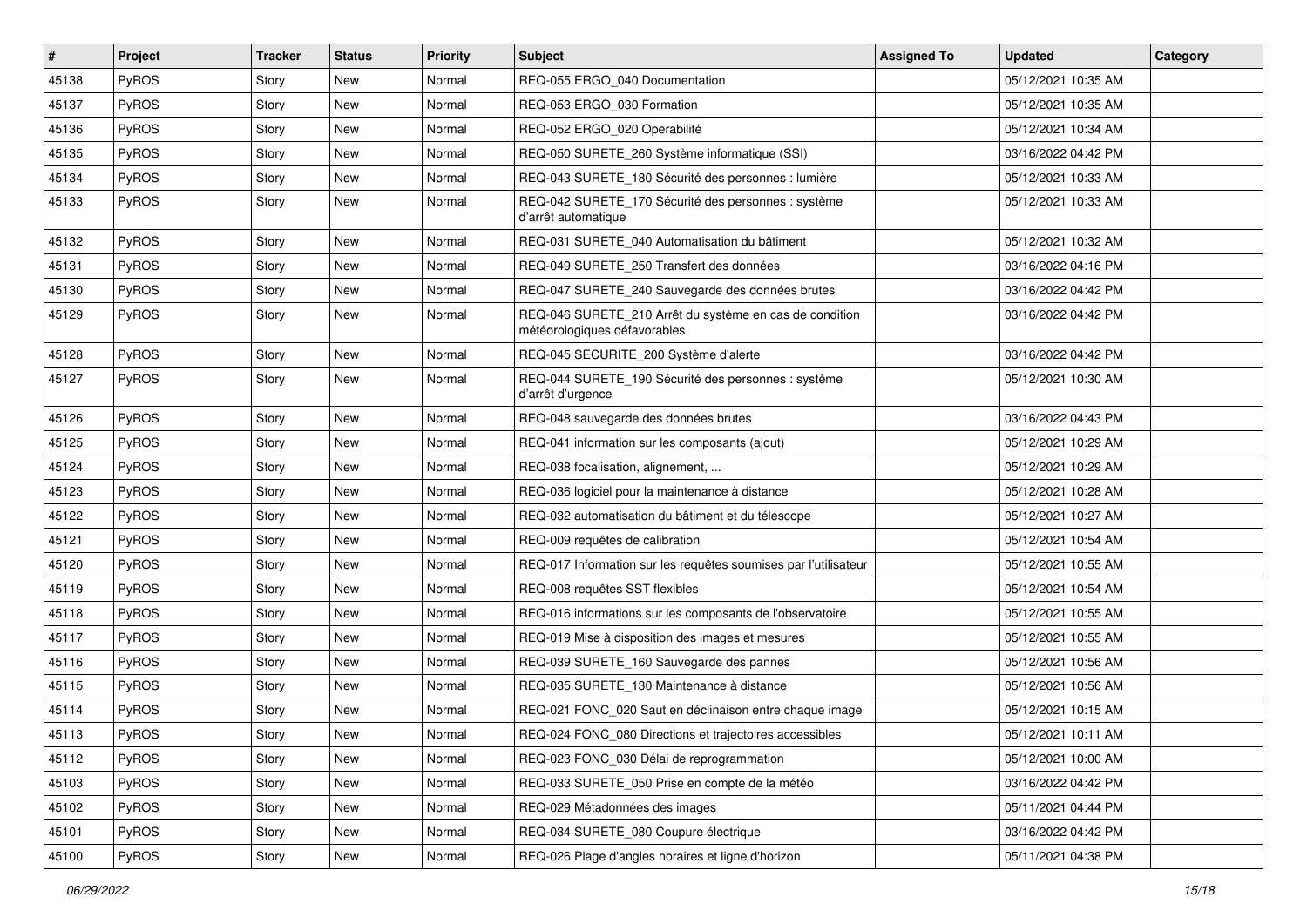| #     | <b>Project</b> | <b>Tracker</b> | <b>Status</b> | <b>Priority</b> | <b>Subject</b>                                                                                                    | <b>Assigned To</b>     | <b>Updated</b>      | Category |
|-------|----------------|----------------|---------------|-----------------|-------------------------------------------------------------------------------------------------------------------|------------------------|---------------------|----------|
| 45099 | PyROS          | Story          | New           | Normal          | REQ-037 SURETE_140 Vérification du fonctionnement du<br>télescope : calibration                                   |                        | 05/11/2021 04:35 PM |          |
| 45098 | <b>PyROS</b>   | Story          | <b>New</b>    | Normal          | REQ-030 SURETE 30 Répartition des nuits                                                                           |                        | 05/11/2021 04:27 PM |          |
| 45097 | <b>PyROS</b>   | Story          | New           | Normal          | REQ-028 FONC 180 Métadonnées pour les poursuites LEO<br>(optionnelle)                                             |                        | 05/11/2021 04:45 PM |          |
| 45096 | PyROS          | Story          | <b>New</b>    | Normal          | REQ-027 FONC_170 Métadonnées                                                                                      |                        | 05/11/2021 04:44 PM |          |
| 45095 | <b>PyROS</b>   | Story          | <b>New</b>    | Normal          | REQ-018 Cloisonnement des données                                                                                 |                        | 05/11/2021 04:17 PM |          |
| 45051 | PyROS          | Task           | <b>New</b>    | Normal          | Implémenter le protocole Indi avec une classe<br>DeviceControllerIndi                                             |                        | 05/06/2021 05:05 PM |          |
| 45050 | PyROS          | Task           | In progress   | Normal          | Test caméra du TNC (FLI)                                                                                          | Klotz Alain            | 07/16/2021 09:34 AM |          |
| 45049 | <b>PyROS</b>   | Task           | <b>New</b>    | Normal          | <b>CAMERA FLI</b>                                                                                                 |                        | 07/16/2021 09:34 AM |          |
| 45048 | PyROS          | Task           | <b>New</b>    | Normal          | HARDWARE DEVICES definition, test, config, management                                                             |                        | 10/08/2021 05:51 PM |          |
| 45047 | PyROS          | Task           | <b>New</b>    | Normal          | Piloter le telescope en mode manuel depuis le Dashboard                                                           | <b>Pallier Etienne</b> | 12/14/2021 12:34 PM |          |
| 45046 | PyROS          | Task           | New           | Normal          | Manual mode                                                                                                       |                        | 12/14/2021 12:34 PM |          |
| 45044 | <b>PyROS</b>   | Task           | In progress   | Normal          | CRUD des autres entités (Institutes, Time Periods, Scientific<br>Theme)                                           | Koralewski Alexis      | 10/11/2021 10:01 AM |          |
| 45041 | <b>PyROS</b>   | Task           | New           | Normal          | Pouvoir télécharger zip ou faire clone depuis gitlab sans se<br>connecter                                         | Pallier Etienne        | 05/06/2021 04:05 PM |          |
| 45037 | <b>PyROS</b>   | Task           | In progress   | Normal          | Algo description                                                                                                  | Klotz Alain            | 05/06/2021 02:59 PM |          |
| 45035 | PyROS          | Task           | <b>New</b>    | Normal          | Resilience (failure tolerance)                                                                                    |                        | 05/06/2021 12:58 PM |          |
| 45034 | PyROS          | Task           | <b>New</b>    | Normal          | Resilience (failure tolerance)                                                                                    |                        | 05/06/2021 12:58 PM |          |
| 45007 | PyROS          | Task           | In progress   | Normal          | Le système doit pouvoir démarrer et s'organiser<br>automatiquement à partir de la configuration de l'observatoire | Koralewski Alexis      | 06/28/2022 10:06 PM |          |
| 45005 | PyROS          | Task           | In progress   | Normal          | CRUD - (R)EAD config                                                                                              | Koralewski Alexis      | 01/29/2022 01:24 AM |          |
| 45003 | PyROS          | Task           | <b>New</b>    | Normal          | Config Read & View                                                                                                | Koralewski Alexis      | 08/09/2021 10:43 AM |          |
| 44999 | PyROS          | Task           | <b>New</b>    | Normal          | Execution                                                                                                         |                        | 12/14/2021 12:35 PM |          |
| 44998 | <b>PyROS</b>   | Task           | <b>New</b>    | Normal          | Monitoring: Check & log continuously instrument (or telescope)<br>status                                          |                        | 12/14/2021 12:33 PM |          |
| 44997 | PyROS          | Task           | <b>New</b>    | Normal          | Start & Stop                                                                                                      |                        | 12/14/2021 12:33 PM |          |
| 44995 | PyROS          | Task           | <b>New</b>    | Normal          | (F09) TESTS to validate this feature                                                                              |                        | 10/08/2021 05:45 PM |          |
| 44994 | <b>PyROS</b>   | Task           | <b>New</b>    | Normal          | (F09) AUTHORIZATIONS for this feature (who can do what):<br>doc & implem.                                         |                        | 12/14/2021 12:15 PM |          |
| 44993 | PyROS          | Task           | New           | Normal          | (F09) ENTITIES definition & implementation                                                                        |                        | 12/14/2021 12:33 PM |          |
| 44992 | <b>PyROS</b>   | Task           | New           | Normal          | Switch modes between Automatic and Manual mode                                                                    |                        | 05/04/2021 12:31 PM |          |
| 44991 | <b>PyROS</b>   | Task           | New           | Normal          | Execution                                                                                                         |                        | 05/04/2021 12:30 PM |          |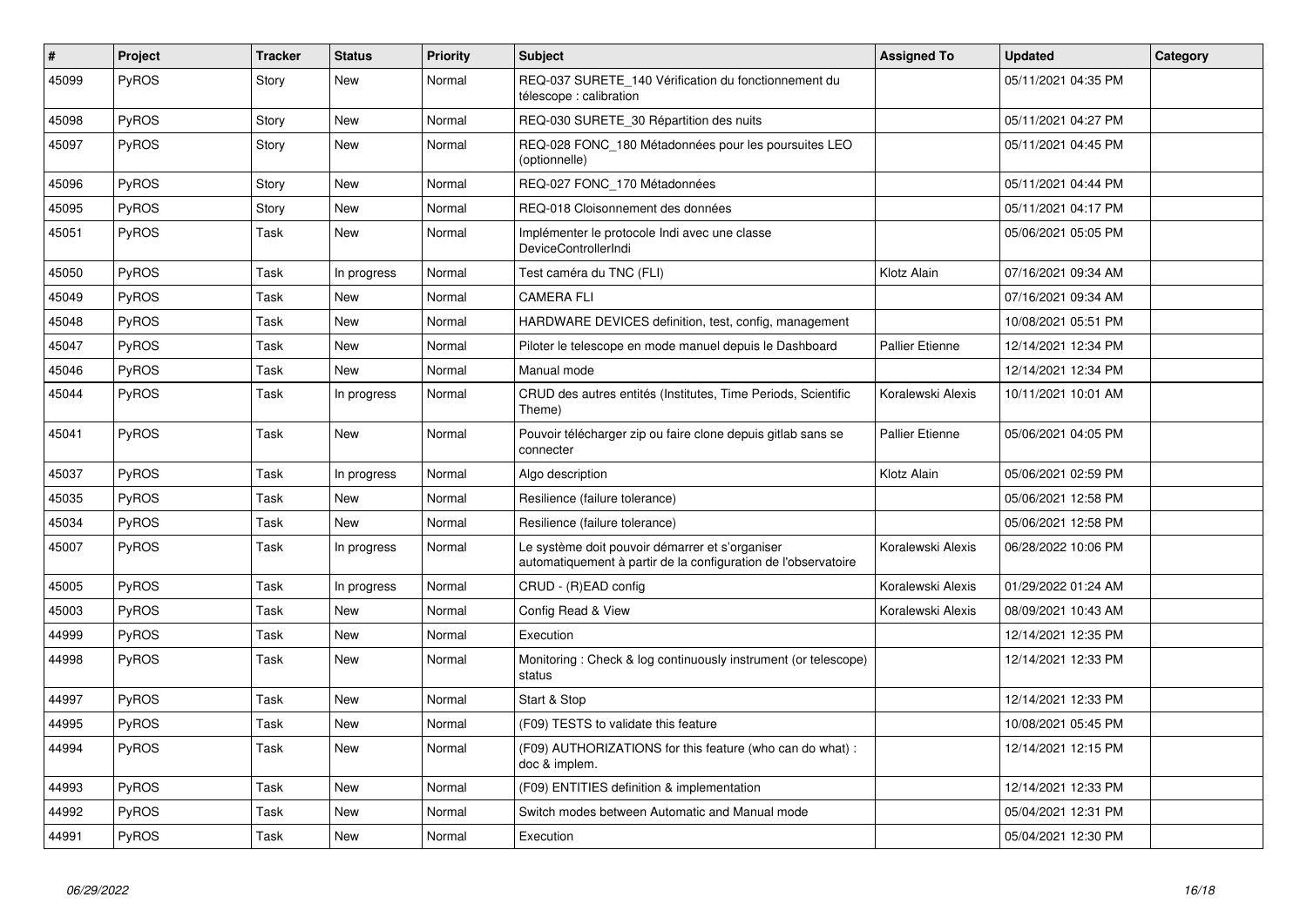| #     | Project      | <b>Tracker</b> | <b>Status</b> | <b>Priority</b> | <b>Subject</b>                                                                                                                             | <b>Assigned To</b> | <b>Updated</b>      | Category |
|-------|--------------|----------------|---------------|-----------------|--------------------------------------------------------------------------------------------------------------------------------------------|--------------------|---------------------|----------|
| 44990 | PyROS        | Task           | <b>New</b>    | Normal          | Monitoring: Check & log continuously Telescope and<br>instruments status, and make a general synthesis                                     |                    | 05/04/2021 12:30 PM |          |
| 44989 | PyROS        | Task           | New           | Normal          | Start & Stop                                                                                                                               |                    | 05/04/2021 12:29 PM |          |
| 44988 | PyROS        | Task           | New           | Normal          | <b>TESTS</b> to validate this feature                                                                                                      |                    | 05/04/2021 12:26 PM |          |
| 44987 | <b>PyROS</b> | Task           | New           | Normal          | (F08) AUTHORIZATIONS for this feature (who can do what) :<br>documentation & implementation                                                |                    | 06/08/2021 08:20 AM |          |
| 44986 | <b>PyROS</b> | Task           | <b>New</b>    | Normal          | ENTITIES (& properties) to be defined                                                                                                      |                    | 05/04/2021 12:25 PM |          |
| 44973 | <b>PyROS</b> | Task           | New           | Normal          | (F07) Scheduling Sequences according to priorities, quotas,<br>observing conditions, Seq parameters, Seq constraints                       |                    | 05/06/2021 02:59 PM |          |
| 44972 | PyROS        | Task           | <b>New</b>    | Normal          | Planning triggers - each time the context is changed                                                                                       |                    | 05/03/2021 12:06 PM |          |
| 44971 | PyROS        | Task           | <b>New</b>    | Normal          | Get the list of sequences to be planned                                                                                                    |                    | 05/03/2021 11:43 AM |          |
| 44970 | PyROS        | Task           | New           | Normal          | <b>TESTS</b> to validate this feature                                                                                                      |                    | 05/03/2021 11:41 AM |          |
| 44969 | <b>PyROS</b> | Task           | <b>New</b>    | Normal          | (F07) AUTHORIZATIONS for this feature (who can do what) :<br>documentation & implementation                                                |                    | 06/08/2021 08:21 AM |          |
| 44968 | PyROS        | Task           | New           | Normal          | ENTITIES (& properties) to be defined                                                                                                      |                    | 05/03/2021 11:38 AM |          |
| 44947 | PyROS        | Task           | In progress   | Normal          | Sequence                                                                                                                                   | Koralewski Alexis  | 02/03/2022 09:35 AM |          |
| 44945 | PyROS        | Task           | New           | Normal          | (READ 1) Sequence detailed view                                                                                                            |                    | 02/03/2022 09:45 AM |          |
| 44940 | <b>PyROS</b> | Task           | In progress   | Normal          | <b>UPDATE a Sequence</b>                                                                                                                   | Koralewski Alexis  | 02/22/2022 02:59 PM |          |
| 44939 | PyROS        | Task           | <b>New</b>    | Normal          | SUBMIT a Seq to planning (status => "submitted")                                                                                           | Koralewski Alexis  | 02/03/2022 10:23 AM |          |
| 44932 | PyROS        | Task           | <b>New</b>    | Normal          | CREATE a Sequence (must be attached to a valid SP)                                                                                         |                    | 02/23/2022 12:02 PM |          |
| 44930 | <b>PyROS</b> | Task           | New           | Normal          | (F05) TESTS & REQUIREMENTS to validate this feature                                                                                        | Koralewski Alexis  | 02/22/2022 03:01 PM |          |
| 44928 | <b>PyROS</b> | Task           | New           | Normal          | (F05) ENTITIES definition (doc spec) & implementation (DB)                                                                                 | Koralewski Alexis  | 02/03/2022 10:13 AM |          |
| 44924 | <b>PyROS</b> | Task           | <b>New</b>    | Normal          | (F04) ENTITIES - definition & implementation                                                                                               |                    | 12/15/2021 07:36 AM |          |
| 44923 | <b>PyROS</b> | Task           | New           | Normal          | (F04) TESTS to validate this feature                                                                                                       |                    | 12/15/2021 07:36 AM |          |
| 44922 | <b>PyROS</b> | Task           | New           | Normal          | (F04) AUTHORIZATIONS for this feature (who can do what):<br>documentation & implementation                                                 |                    | 12/15/2021 07:37 AM |          |
| 44921 | PyROS        | Task           | <b>New</b>    | Normal          | Démarrage de la production des fichiers de calibration (fin de<br>nuit)                                                                    |                    | 04/30/2021 12:43 PM |          |
| 44920 | PyROS        | Task           | New           | Normal          | Démarrage ou fin des observations (début/fin de nuit)                                                                                      |                    | 04/30/2021 12:43 PM |          |
| 44919 | PyROS        | Task           | <b>New</b>    | Normal          | Sauvegarder (logger) les différents changements d'état                                                                                     |                    | 06/28/2022 09:58 PM |          |
| 44918 | <b>PyROS</b> | Task           | New           | Normal          | Optimiser : Agir sur le système en fonction des conditions<br>d'observation pour n'observer que quand la qualité du ciel est<br>suffisante |                    | 06/28/2022 09:58 PM |          |
| 44917 | PyROS        | Task           | <b>New</b>    | Normal          | Sécuriser : Agir sur le système en fonction de l'environnement<br>(externe/interne) pour la sécurité de l'Observatoire et des<br>personnes |                    | 06/28/2022 09:58 PM |          |